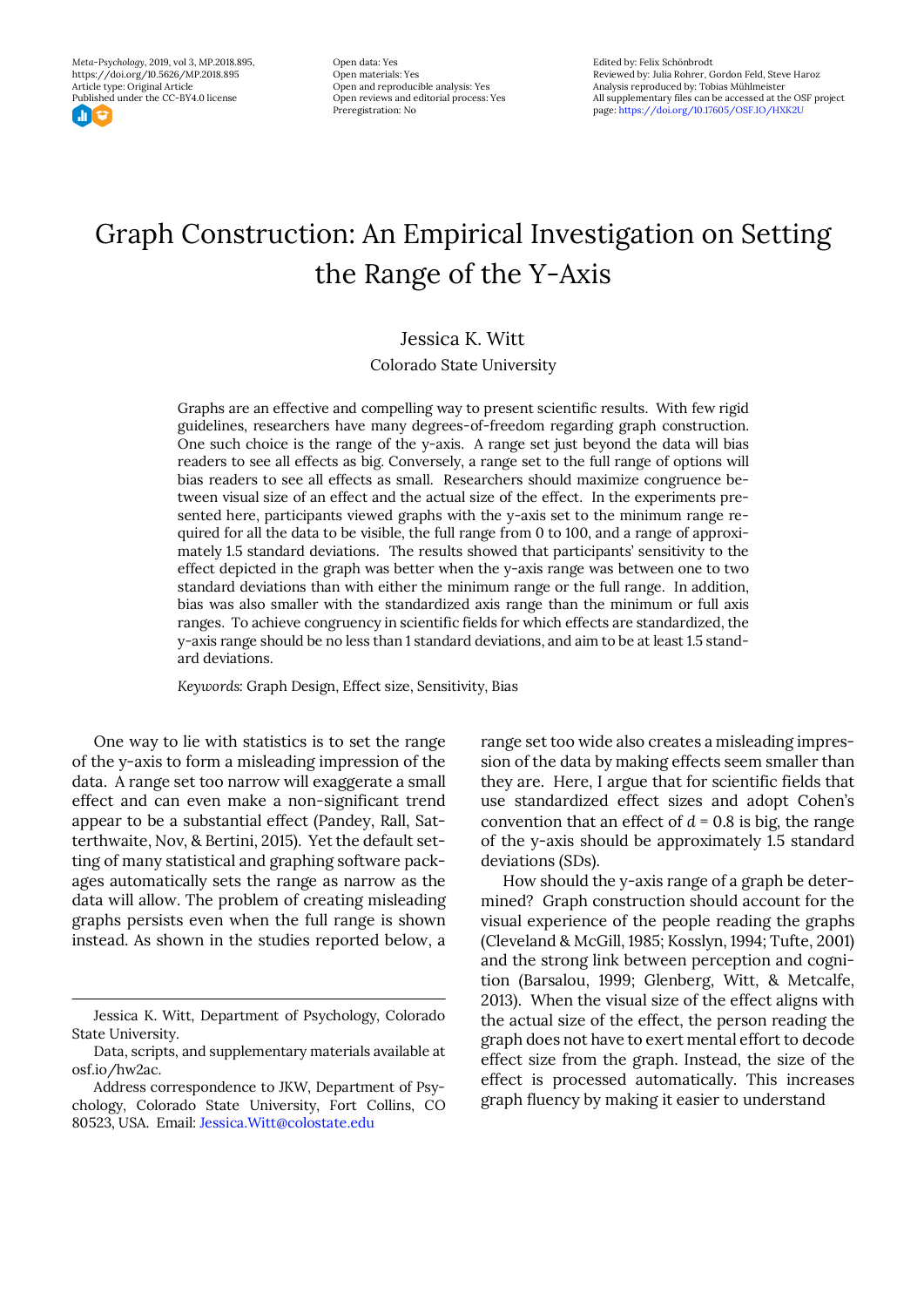$2 \,$  with  $\sim$ 

| Table 1. Over them of the five experiments. |     |                                |                                              |                                     |  |  |
|---------------------------------------------|-----|--------------------------------|----------------------------------------------|-------------------------------------|--|--|
| Experiment                                  | – N | Effect sizes                   | Graph Type                                   | Standardized condition <sup>1</sup> |  |  |
|                                             | 9   | $0.1, 0.3, 0.5, 0.8$ Bar graph |                                              | 2 SDs                               |  |  |
| 2                                           | 14  | $0.1, 0.3, 0.5, 0.8$ Bar graph |                                              | $1.4$ SDs                           |  |  |
| 3                                           | 13  |                                | $0, 0.3, 0.5, 0.8$ Bar graph with error bars | $1.2$ SDs                           |  |  |
| $\overline{4}$                              | 20  | $0, 0.3, 0.5, 0.8$ Line graph  |                                              | $1.4$ SDs                           |  |  |
| 5                                           | 15  | $0, 0.3, 0.5, 0.8$ Line graph  |                                              | 1 SD                                |  |  |

*Table 1*. *Overview of the five experiments.* 

*Notes*. 1 This refers to the range depicted in the standardized condition, so a range of 1.4 SDs is when the graph was centered on the grand mean and extended 0.7 SDs in either direction.

that an effect is big when it looks big and an effect is small when it looks small.

## **Empirical Studies**

To increase graph fluency, the range of the y-axis should be selected to maximize compatibility between visual size and actual effect size (Kosslyn, 1994; Pandey et al., 2015; Tufte, 2001). However, the current literature fails to provide clear guidelines on how to achieve this compatibility. For example, some recommend displaying only the relevant range so that the axis goes from just below the lowest data point to just above the highest data point (Kosslyn, 1994). This would not achieve the recommended compatibility because small effects would look big. Others assert that the y-axis should always start from 0, particularly for bar graphs (Few, 2012; Pandey et al., 2015; Wong, 2010). This too could fail to achieve compatibility by making effects look too small.

In the case of scientific fields for which effect size is standardized based on standard deviation, the range of the y-axis should be a function of the standard deviation (SD). In behavioral sciences such as psychology and economics, for example, the mean effect size is approximately half a SD (Bosco, Aguinis, Singh, Field, & Pierce, 2015; Open Science Collaboration, 2015; Paterson, Harms, Steel, & Crede, 2016), and a standardized effect size of *d* = .8 is considered a big effect (Cohen, 1988). Consequently, an appropriate range for the y-axis would be one to two SDs, which would be plotted as the group mean  $\pm$  0.75 SD (or  $\pm$ 0.5 – 1 SDs). With this range, big effects such as a Cohen's *d* of .8 would look big and small effects of  $d = .3$  would look small. In other words, this range would help achieve compatibility between the visual impression of the size of the effect and the actual size of the effect.

The effect of visual-conceptual size compatibility on graph fluency was empirically tested in 57 participants across 5 experiments (see Table 1). The participants were naïve college students, which serves as an appropriate sample given that scientific results should be accessible and comprehensible to this population and not just to experts in one's field.

The stimuli were bar or line graphs that had been constructed from simulated data. Data were simulated from two (hypothetical) groups of participants by sampling from normal distributions in R (R Core Team, 2017). For one group, the data were drawn from a normal distribution with a mean of 50 and a standard deviation of 10 (as in a memory experiment with mean performance of 50% and SD of 10%). For the other group, the data were drawn from a normal distribution with a standard deviation of 10 and the mean at 49, 47, 45, or 42. These means correspond to effect sizes of  $d = 0.1, 0.3, 0.5,$  and 0.8, respectively. In Experiments 3-5, the mean of 49  $(d = 0.1)$ was replaced with the mean of 50  $(d = 0)$ . In Experiments 2-5, the data were re-sampled if the attained effect size differed by more than 0.1 from the intended effect size. Data were simulated 10 times for each of the four effect sizes to create 40 sets of data for each Experiment. In Experiments 1-3, the means of the simulated data were displayed as a bar graph depicting two groups of participants who engaged in different study strategies (spaced versus massed; see Figure 1). In Experiments 4-5, the means were used to determine the end points of a line graph, and the x-axis was labeled as "hours spent studying". For each set of data, three graphs were constructed that varied in the range of the y-axis. The full condition showed the full range from 0 to 100 on a hypothetical memory test. The minimal condition showed the smallest range necessary to see the data. The standardized condition was centered on the group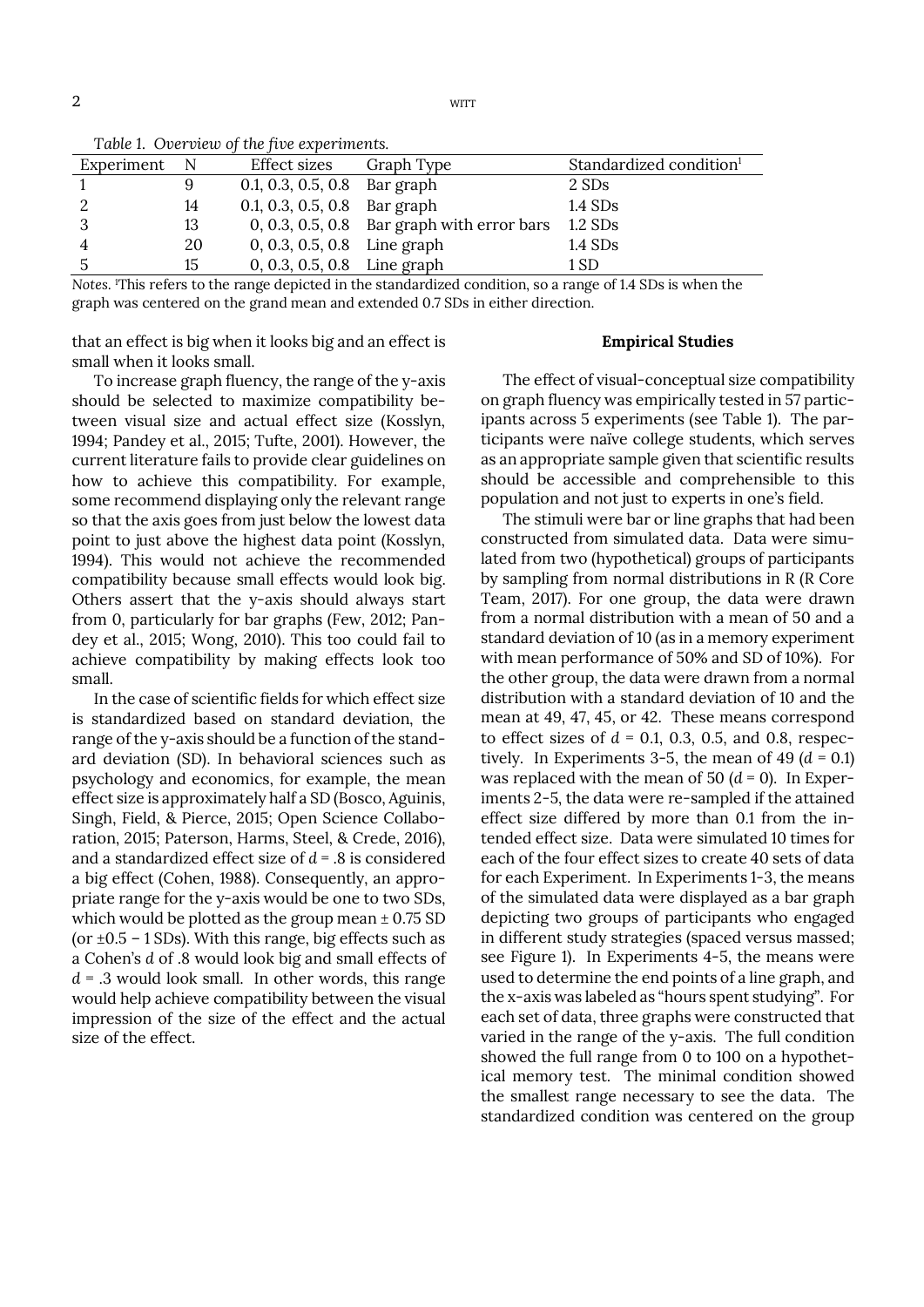mean and extended by one to two SDs in either direction (the exact value differed across experiments, see Table 1 or the Appendix). Figure 1 shows several examples of graphs that served as stimuli. In Experiment 3, error bars were also included and explained to the participants. Within an experiment, the same set of 120 graphs (3 axis ranges x 4 effect sizes x 10 sets) were shown to the participants. Graphs were shown one at a time, order was randomized, and participants completed 4 blocks of 120 trials. In all experiments, the participants' task was to indicate whether there was no effect, a small effect, a medium effect, or a big effect for each graph by pressing 1, 2, 3 or 4 on the keyboard.

.

Graph fluency was measured using linear regressions rather than accuracy because regression coefficients have the advantage that they provide two separate measures. The slope provides an estimate of sensitivity to the magnitude of the effect depicted in the plot. A steeper slope indicates better sensitivity to effect size than a shallower slope. The intercept provides an estimate of bias. Two graphs could lead to similar levels of sensitivity but different levels of bias. Separate linear regressions were calculated for each participant for each y-axis range condition (full, standardized, and minimal).



*Figure 1*. Sample stimuli in the experiments on bar graphs and on line graph. The bar graphs show final test score as a function of whether study style was spaced or massed. The line graphs show final test score as a function of hours spent studying from 1 to 4. Within each experiment, the same data were plotted using the full range from 0-100, the standardized range (in this case, the group mean +/- 0.7 SD), or the minimal range necessary to see the data. In this example, a medium effect (Cohen's *d* = 0.5) was simulated for the bar graphs (top row) and a small effect (Cohen's *d* = 0.3) was simulated for the line graphs (bottom row). The participant's task was to indicate whether there was no effect, a small effect, a medium effect, or a big effect.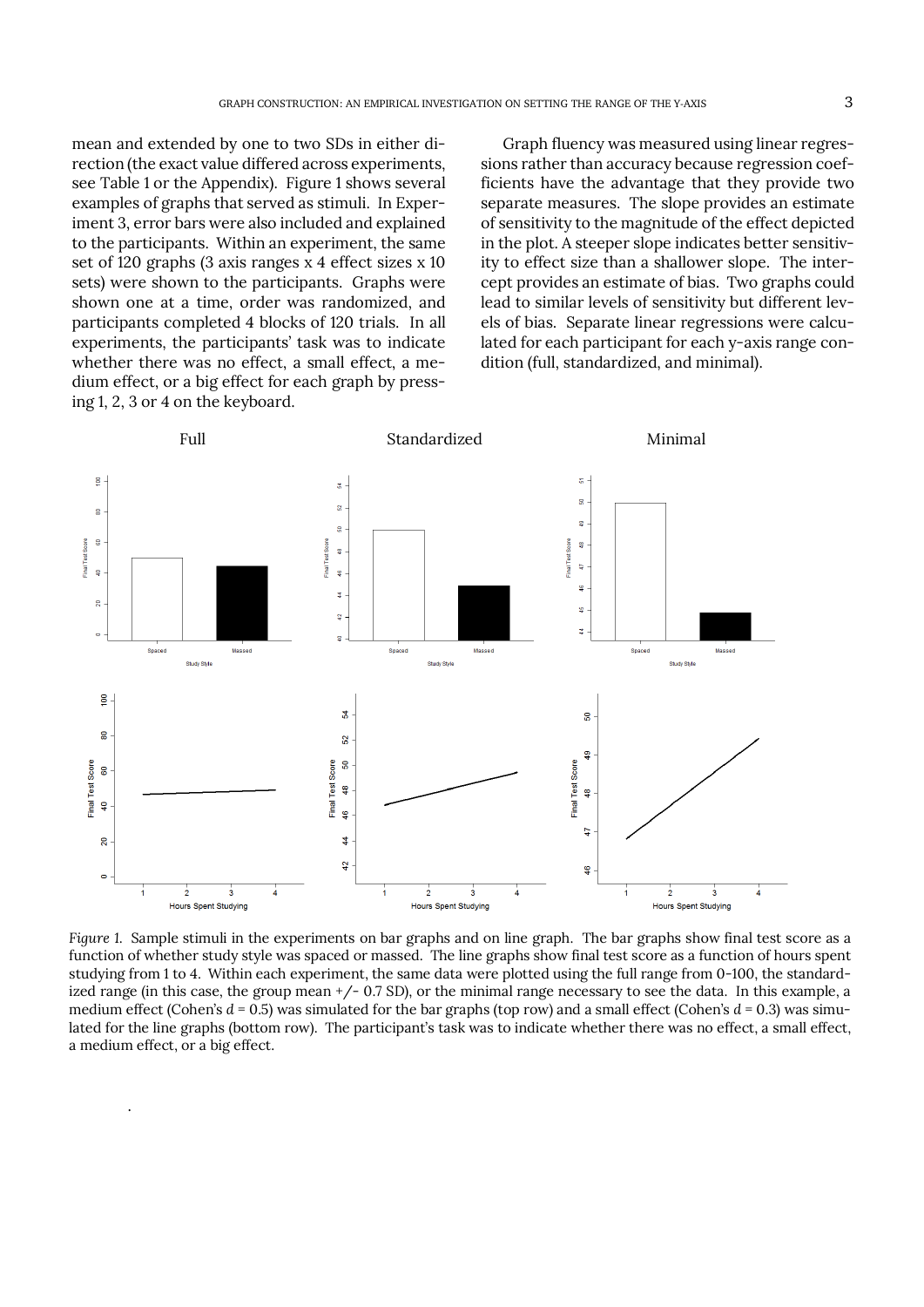

*Figure 2*. Sensitivity is plotted as a function of graph axis condition for the three types of graphs across all 5 experiments. Sensitivity was measured as the coefficient for the slope from regressions of actual effect size on estimated effect size. Only trials for which the graph depicted an effect size greater than *d* = 0.1 are included (see supplementary materials for all the data). A higher sensitivity score corresponds to better performance, and a coefficient of 1 corresponds to perfect performance. A coefficient of 0 indicates chance performance. In the left panel, mean sensitivity across all experiments is shown. Error bars are 1 SEM calculated within-subjects, and are approximately the same size as the symbols. The yaxis range is 3 SD. The right panel shows sensitivity for each participant for each experiment. The data are color-coded by experiment (e.g. red = Experiment 1, orange = Experiment 2) and are also laterally positioned from left to right within graph type category. Each point corresponds to one participant, and each participant has one symbol for each of the three graph types. The solid horizontal line at 0 shows the point of no sensitivity and the dashed horizontal line at 1 shows the point of perfect sensitivity.

 In each regression, the dependent measure was response (on the scale of 1 to 4). The effect sizes were recoded to also be on a scale from 1 to 4 then centered by subtracting 2.5 so that perfect performance would produce a regression coefficient for the slope of 1 and an intercept of 2.5.

Figure 2 shows the mean slope coefficients across all 5 experiments. Sensitivity was best for the standardized graphs and worse for the full range graphs. Participants were better able to assess the size of the effect depicted in the graph for the standardized graphs, than for the minimal or full graphs. Participants were also less biased when viewing the standardized graphs. Figure 3 shows the mean bias across all 5 experiments. Bias scores were calculated as a percent bias based on the coefficients for

the intercept. A negative score indicates a bias to respond that effects were small, and a positive score indicates a bias to respond that the effects were big. For the full graphs, there was a large bias to respond that the effects were small. When looking at graphs with the full range, participants responded that almost all effects (86%) were null or small. For the minimal graphs, there was a large bias to respond that the effects were substantial. When looking at graphs with the minimal range for Cohen's *d* = 0.10 – 0.80, participants responded that the effect was big on 49% of the trials. In contrast, there was much less bias with the standardized graphs (see Supplemental Materials).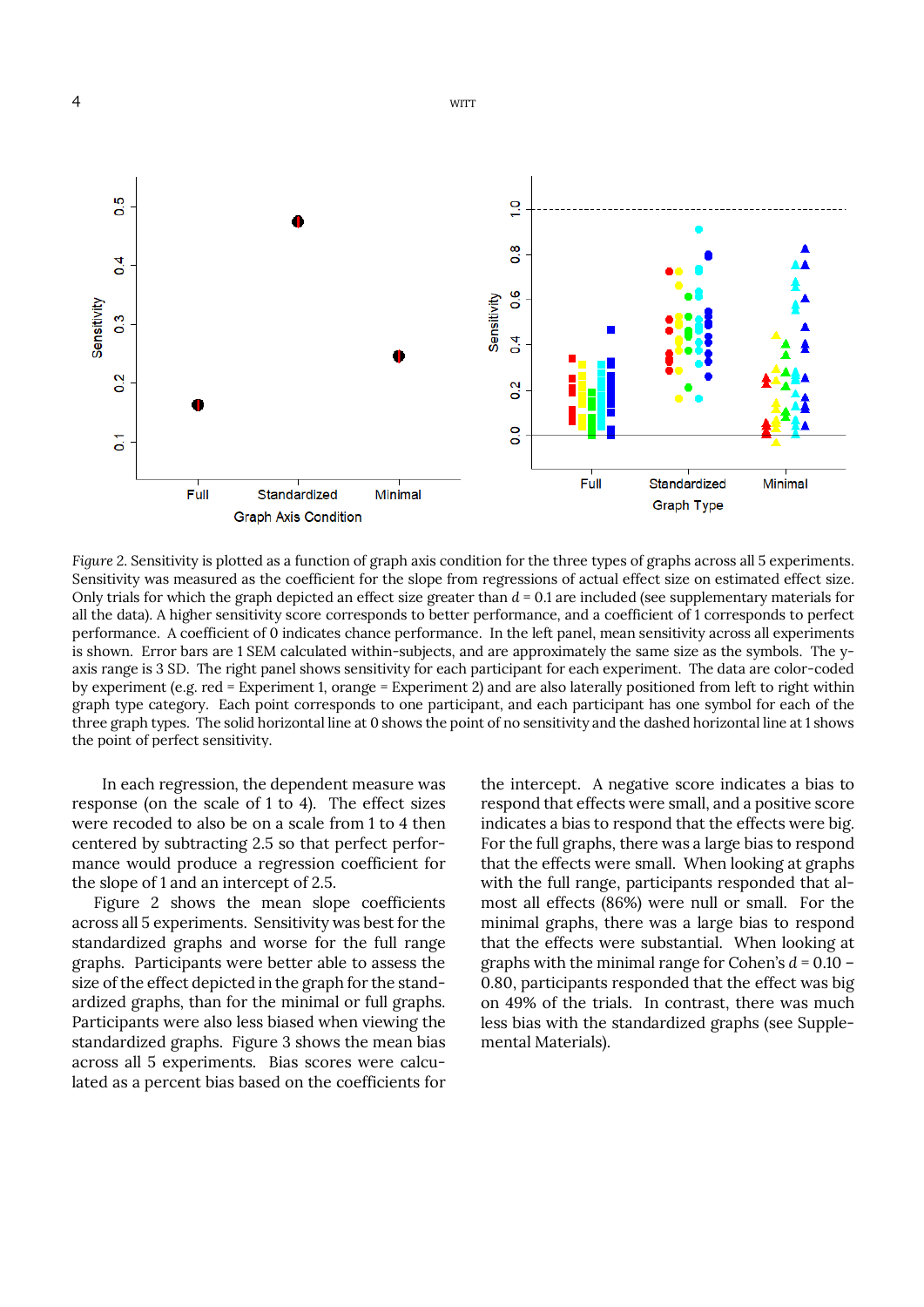

*Figure 3*. Bias (as a percentage) is plotted as a function of graph axis condition for the three types of graphs across all 5 experiments. A negative bias corresponds to responding that effects are smaller than they are, and a positive bias corresponds to responding that effects are bigger than their actual size. In the left panel, mean bias across all experiments is shown. Error bars are 1 SEM calculated within-subjects, and are approximately the same size as the symbols. The y-axis range is 4 SD. The right panel shows bias for each participant for each experiment. The data are color-coded by experiment (e.g. red = Experiment 1, orange = Experiment 2) and are also ordered from left to right within graph type category. Each point corresponds to one participant, and each participant has one symbol for each of the three graph types.

#### **Discussion**

The visual impression of the size of an effect has a strong influence on the judged size of an effect. When the visual impression was compatible with the actual effect size, judgments of effect size were better calibrated and less biased compared with the typical default setting of showing the minimum range to display the data and the setting of showing the full potential range. Based on the current studies, the recommendation is to center the y-axis on the grand mean and extend the range 0.75 SDs in either direction so that the range of the y-axis is 1.5 SDs.

The current studies show improved sensitivity to effect size and reduced bias in estimating effect size when the range of the y-axis was centered on the grand mean of the data and extended approximately 0.7 SDs in either direction. The various studies used slightly different extensions ranging from 0.5 SDs to 1 SD. There were not large detectable differences in sensitivity or bias depending on the exact range that

was used, so the precise value of the y-axis range might not be critical. Rather, the key feature is that the visual size aligns with the actual size of the effect. The specific range to be used might vary as a function of the size of the error bars (the range should be large enough to encompass them), the size of the effect (the range would have to be extended for particularly large effects, such as was done with the current results), if doing so would make the range include nonsensical numbers (such as negative numbers for performance), and to achieve a consistent scale across multiple graphs to enhance across-graph comparisons. Given that the exact range in terms of SD could vary from plot to plot, it could be useful to indicate the range in SD units in the figure caption. This indication would be particularly useful in cases for which researchers do not include error bars.

The current experiments explored graphs of stimulated data from between-subjects designs. The recommendations likely generalize to withinsubject designs with the caveat that the y-axis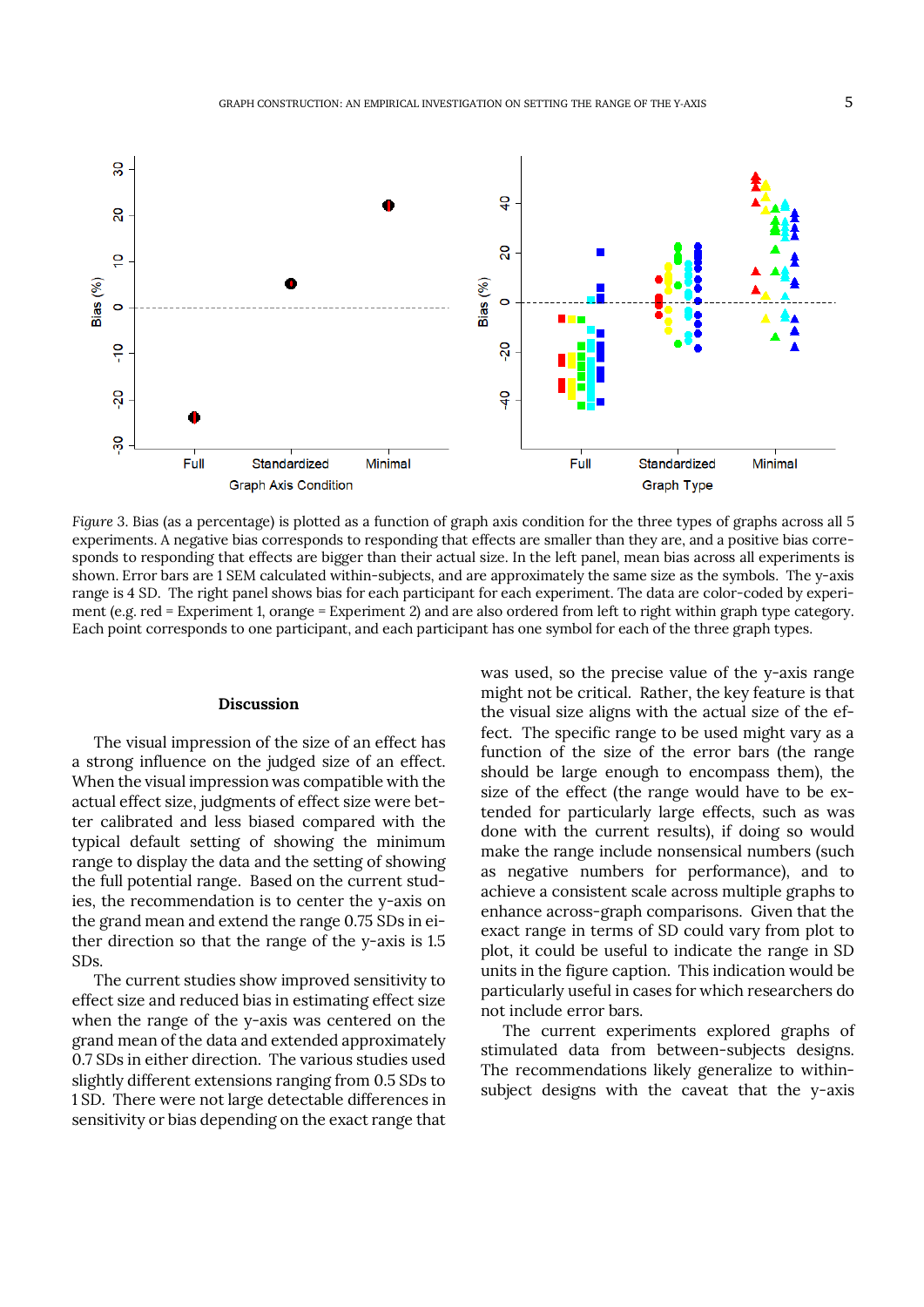should be a function of the denominator used to calculate the within-subjects effect size. For example, the denominator for Cohen's  $d_z$  is the square root of the sum of the squares of the standard deviations minus the product of the standard deviations and the correlation between the two measures. Graphs plotting within-subjects data could be  $\pm$  0.75 times this denominator (or one of the other suggested measures for within-subjects effects sizes; e.g. Lakens, 2013). In cases for which there are both between-subjects and within-subjects factors, the researchers will have to decide which denominator to use for the range depending on which effect they most want to emphasize.

It is debatable whether the recommendation offered here should be employed with bar graphs. Some have shown that graphs that start at a position other than 0 are deceptive (e.g., Pandey et al., 2015). The idea is that bar graphs should always start at 0 because the height of the bar signifies the value of the condition being represented. When the y-axis starts at a value greater than 0, the height of the bar corresponds to the difference between the condition's value and the starting point, rather than the condition's value itself. Consider the following example: imagine that group A scored 70% on a memory test and group B scored 60%. On a plot for which the y-axis starts at 50%, group A's score would appear twice as big as group B's score, even though they only scored 10% higher. The issue at hand concerns the visual impression of the data. If the graph gives the impression that the differences are big, and that aligns with the size of the effect, the graph would be produce compatibility between vision and true effect size. If, however, the impression is that one group's performance was twice as good as the other group's performance, this would produce a misleading impression of the data. The current experiments cannot speak to which impression was experienced because participants were asked to rate the size of the effect as being no effect, small, medium, or big, rather than quantifying the size of one bar relative to another. The specific task used here did not permit measuring the spontaneous impression given by the graphs. One option is for researchers to use alternative types of graphs to avoid the issue. Alternatives include point graphs and a newly-designed type of graph called a hat graph (Witt, 2019).

The recommendation to set the y-axis range to be 1.5 SDs does not generalize to fields for which the SD is unknown or irrelevant for interpreting effect size. For these fields, previous recommendations such as Tufte's Lie Detector Ratio could be appropriate (Tufte, 2001). But for scientific fields that rely on standard deviation to interpret effect size, this is the first empirically-based recommendation that provides clear guidelines for constructing graphs to communicate the magnitude of the effects.

Maximizing compatibility between visual size and conceptual size improved comprehension of the effects shown in the graphs. The data presented in the graphs were exactly the same, yet participants were less biased and were more sensitive to the size of the depicted effect when the axis range was one to two SDs. Furthermore, emphasizing SD and effect size in graph construction could help shift researchers' focus to effect size, rather than statistical significance. Indeed, effect size (as measured with Cohen's *d*) provides a better measure for discriminating real effects from null effects than *p* values or Bayes factors (Witt, 2019). Such a shift could help guard against practices that have contributed to recent failures to replicate in various scientific fields (Camerer et al., 2016; Open Science Collaboration, 2015).

In his famous book on how to lie with statistics, Huff noted that as long as the y-axis is correctly labeled, "nothing has been falsified – except the impression that it gives" (Huff, 1954, p. 62). The impression matters. Researchers should select the range of the y-axis so that small effects look small and big effects look big (based on the field's adopted conventions). A simple way to do this is to set the range to be 1.5 (or more) standard deviations of the dependent measure. That this improves graph comprehension is both intuitive and is now supported by empirical evidence.

#### **Open Science Practices**



This article earned the Open Data and the Open Materials badge for making the data and materials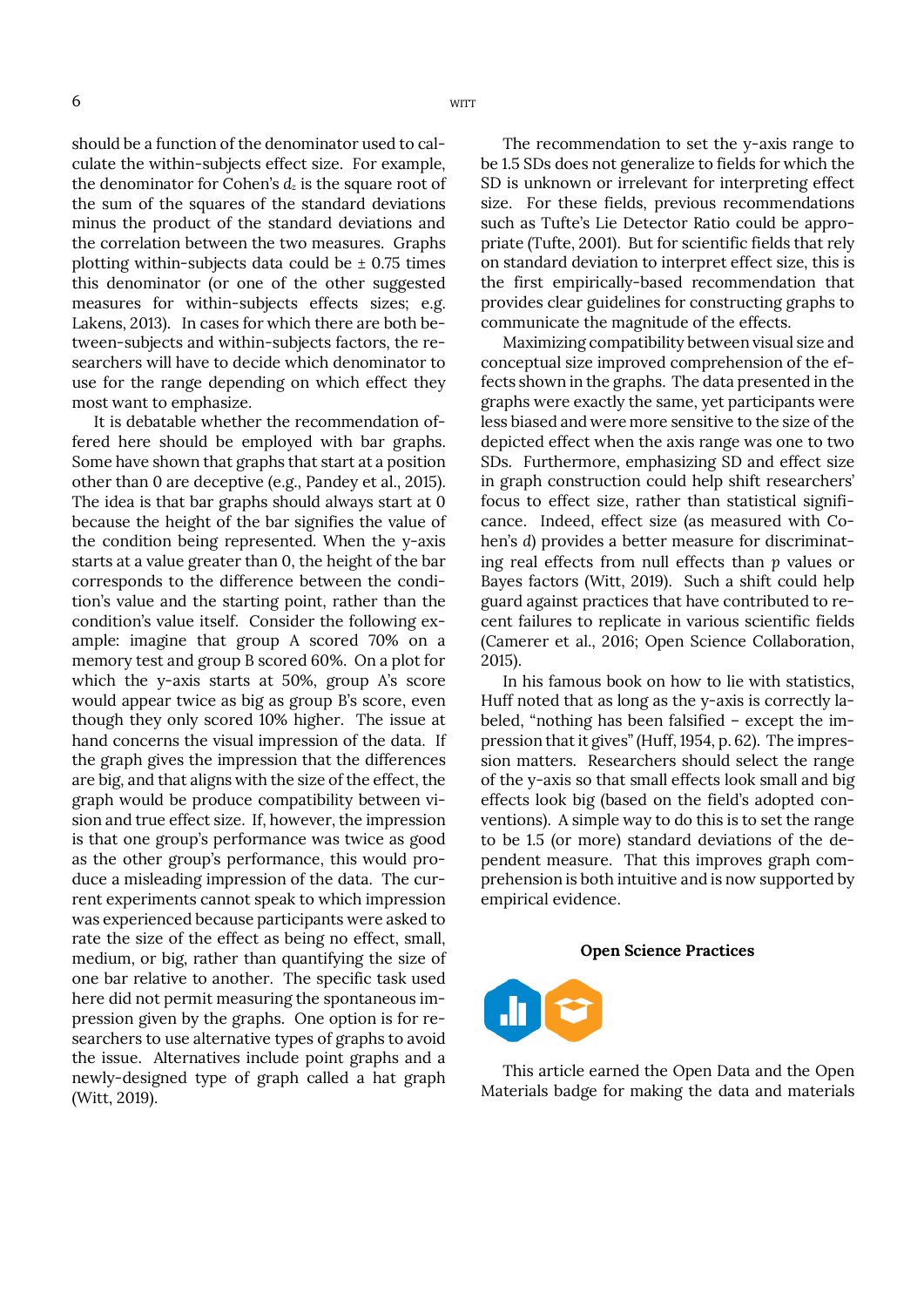openly available. It has been verified that the analysis reproduced the results presented in the article. The entire editorial process, including the open reviews, are published in the online supplement.

# **Author contribution**

Witt is solely responsible for this manuscript. The author read and approved the final manuscript.

## **Funding**

This work was supported by grants from the National Science Foundation (BCS-1632222 and BCS-1348916).

## **Conflict of Interest Statement**

The author declares there were no conflicts of interest.

#### References

- Barsalou, L. W. (1999). Perceptions of perceptual symbols. *Behavioral and Brain Sciences*, *22*, 577-660.
- Belia, S., Fidler, F., Williams, J., & Cumming, G. (2005). Researchers misunderstand confidence intervals and standard error bars. *Psychological Methods*, *10(4*), 389-396. doi: 10.1037/1082- 989X.10.4.389
- Bosco, F. A., Aguinis, H., Singh, K., Field, J. G., & Pierce, C. A. (2015). Correlational effect size benchmarks. *Journal of Applied Psychology*, *100(2)*, 431-449. doi: 10.1037/a0038047
- Camerer, C. F., Dreber, A., Forsell, E., Ho, T.-H., Huber, J., Johannesson, M., . . . Chan, T. (2016). Evaluating replicability of laboratory experiments in economics. *Science*, *351(6280*), 1433-1436.
- Cleveland, W. S., & McGill, R. (1985). Graphical Perception and Graphical Methods for Analyzing Scientific Data. *Science*, *229(4716)*, 828-833. doi: 10.1126/science.229.4716.828

Cohen, J. (1988). *Statistical Power Analyses for the Behavioral Sciences*. New York, NY: Routledge Academic.

Collaboration, O. S. (2015). Estimating the reproducibility of psychological science. *Science*, *349(6251)*, aac4716. doi: 10.1126/science.aac4716

- Cumming, G., & Finch, S. (2005). Inference by eye: confidence intervals and how to read pictures of data. *American Psychologist*, *60(2)*, 170-180. doi: 10.1037/0003-066X.60.2.170
- Few, S. (2012). *Show Me the Numbers: Designing Tables and Graphs to Enlighten* (Second Edition ed.). Burlingame, CA: Analytics Press.
- Glenberg, A. M., Witt, J. K., & Metcalfe, J. (2013). From revolution to embodiment: 25 years of cognitive psychology. *Perspectives on Psychological Science*, *8(5)*, 574-586.
- Huff, D. (1954). *How to Lie with Statistics*. New York, NY: W. W. Norton & Company.
- Kosslyn, S. M. (1994). *Elements of Graph Design*. New York: W. H. Freeman and Company.
- Lakens, D. (2013). Calculating and reporting effect sizes to facilitate cumulative science: A practical primer for t-tests and ANOVAs. *Frontiers in Psychology*, *4*, *863*. doi: doi:10.3389/fpsyg.2013.00863
- Morey, R. D., Rouder, J. N., & Jamil, T. (2014). *BayesFactor: Computation of Bayes factors for common designs (Version 0.9.8)*, from http://CRAN.R-
- project.org/package=BayesFactor Pandey, A. V., Rall, K., Satterthwaite, M. L., Nov, O., & Bertini, E. (2015). *How Deceptive are Deceptive Visualizations?: An Empirical Analysis of Common Distortion Techniques*. Paper presented at the Proceedings of the 33rd Annual ACM Conference on Human Factors in Computing Systems, Seoul, Republic of Korea.
- Paterson, T. A., Harms, P. D., Steel, P., & Crede, M. (2016). An assessment of the magnitude of effect sizes: Evidence from 30 years of metaanalysis in management. *Journal of Leadership & Organizational Studies*, *23(1)*, 66-81.
- Revelle, W. (2018). *psych: Procedures for Psychological, Psychometric, and Personality Research*. Retrieved from https://cran.rproject.org/package=psych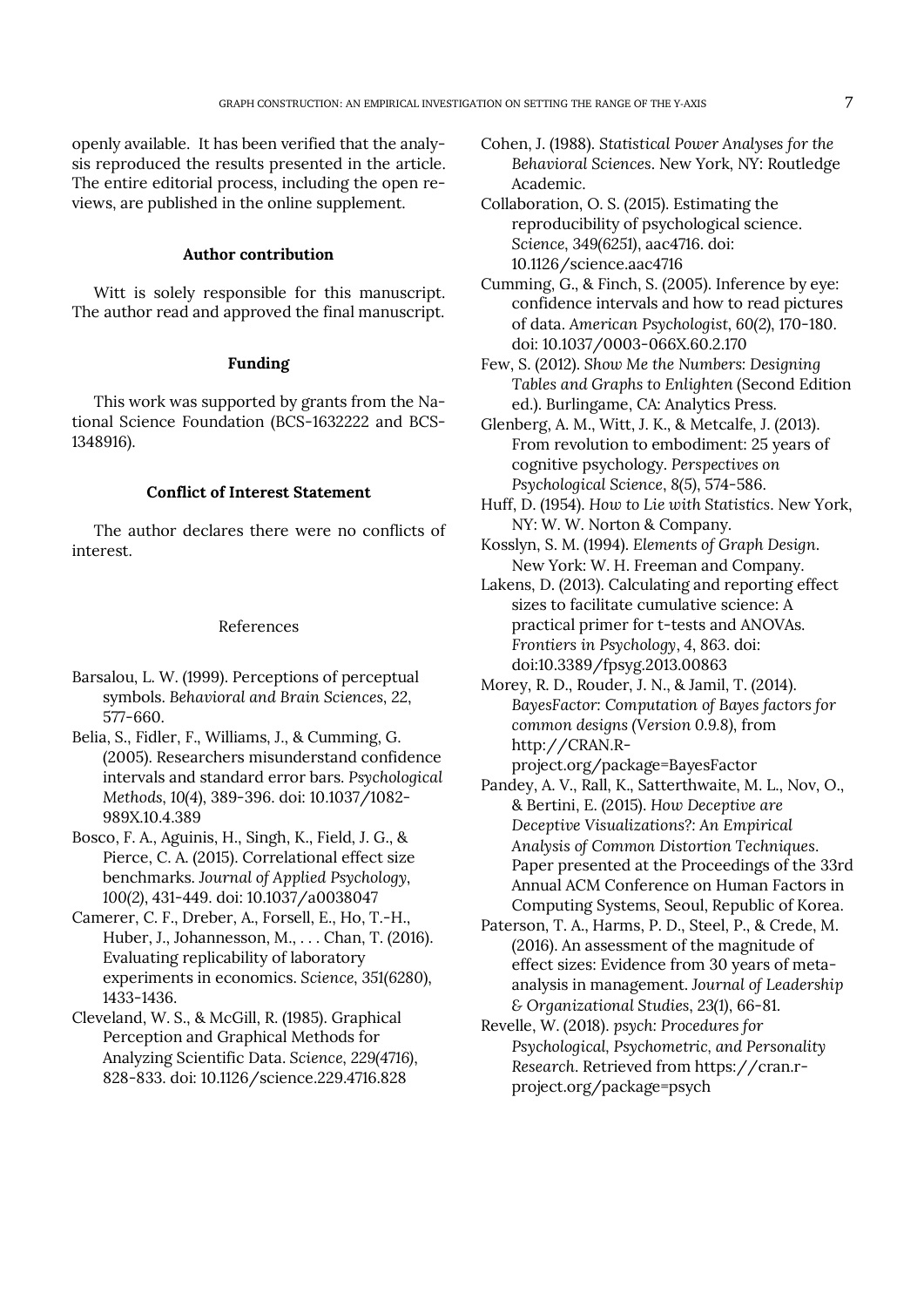- R Core Team. (2017). *R: A language and environment for statistical computing.* Retrieved from https://www.r-project.org
- Tufte, E. R. (2001). *The Visual Display of Quantitative Information* (Second Edition ed.). Cheshire, CT: Graphics Press.
- Witt, J. K. (2019). *Introducing hat graphs*. Retrieved from psyarxiv.com/sg37q.
- Witt, J. K. (2019). Insights into criteria for statistical significance from signal detection analysis. *Meta-Psychology*, *3*, MP.2018.871. doi: 10.15626/MP.2018.871
- Wong, D. M. (2010). *The Wall Street Journal Guide to Information Graphics: The Dos & Don'ts of Presenting Data, Facts, and Figures*. New York, NY: W. W. Norton.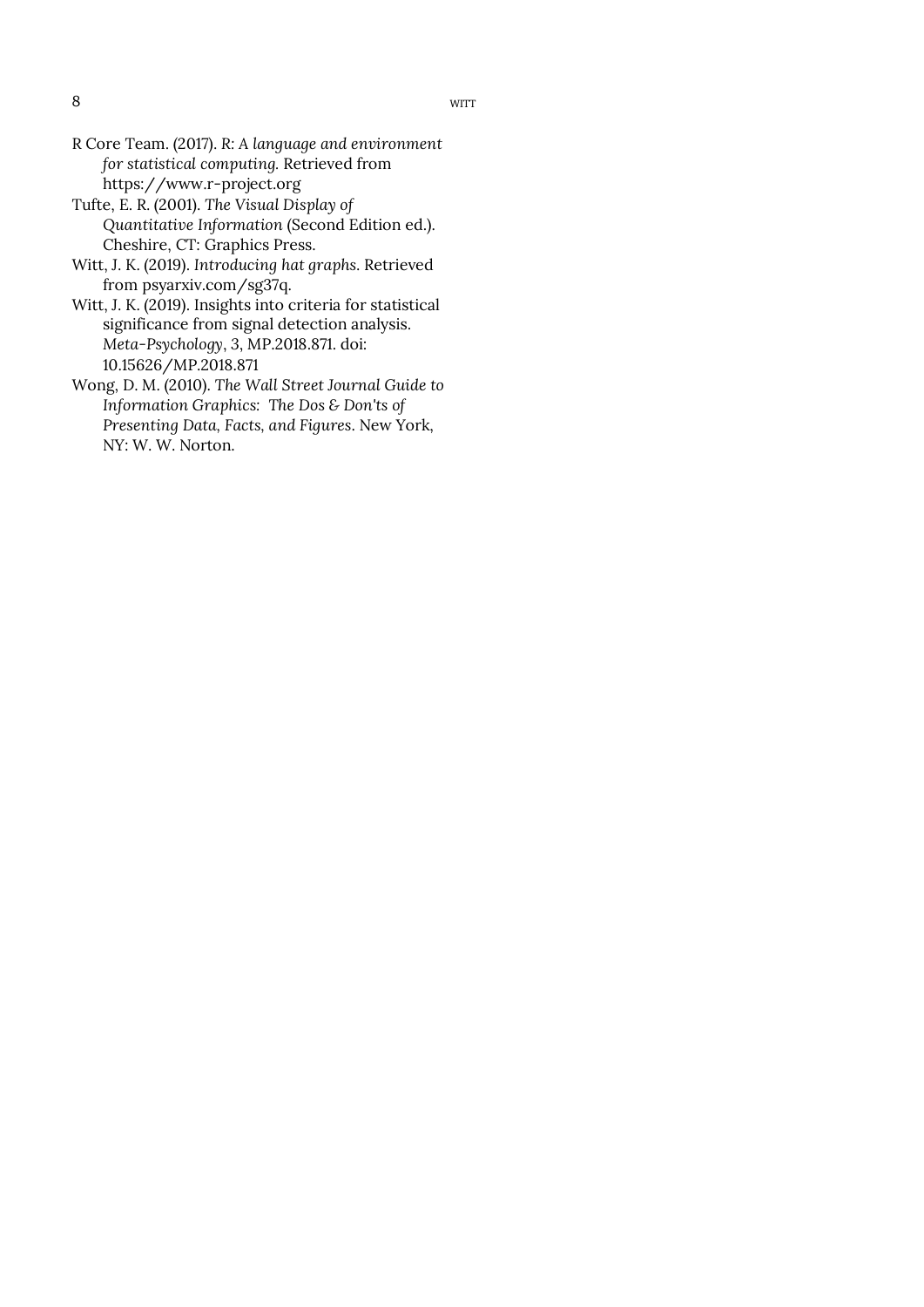## **Appendix: Experimental Details**

## **Experiment 1: Bar Graphs with Axis Range of 2 SD**

Participants judged the size of effects depicted in bar graphs that were constructed with three axis range options.

## **Method**

**Participants.** Nine students in an introductory psychology course participated in exchange for course credit. In this and all subsequent experiments, the number of participants was maximized within a pre-determined time limit.

**Stimuli and Apparatus**. Graphs were constructed in R (R Core Team, 2017). For each graph, two means were generated. One mean was 50, and the other mean was 49, 47, 45, or 42. These equated to effect sizes of Cohen's  $d = 0.1, 0.3, 0.5, 0.5$ , respectively. To add some noise to each graph, each mean was drawn from a normal distribution centered on the desired mean with 1000 samples and a standard deviation of 10. The means were presented in bar graphs (see Figure A1). The left bar was white and labeled "Spaced" and the right bar was black and labeled "Massed". For each set of simulated data, three bar graphs were constructed that corresponded to the three y-axis range conditions. For

the full graphs, the y-axis range went from 0 to 100. For the minimal graphs, the y-axis went from the smallest data value minus 1 to the largest data value plus 1. For the standardized graphs, the mean of the two groups was calculated, and 1 SD (10) was added in either direction to set the y-axis range. This process of creating 3 graphs for each set of data was repeated 10 times for each of the 4 effect sizes for a total of 120 graphs. Graphs were 500 pixels by 500 pixels and were shown on a 19" computer monitors with 1028 x 1024 resolution.

**Procedure**. After providing informed consent, each participant was seated at a computer. They were given the following instructions: "You will see graphs showing the effect of study style on final test performance. There were two study styles. Massed is like cramming everything at once at just before the exam. Spaced refers to studying a little bit every day for weeks before the exam. The y-axis shows final test performance, with higher value meaning better performance.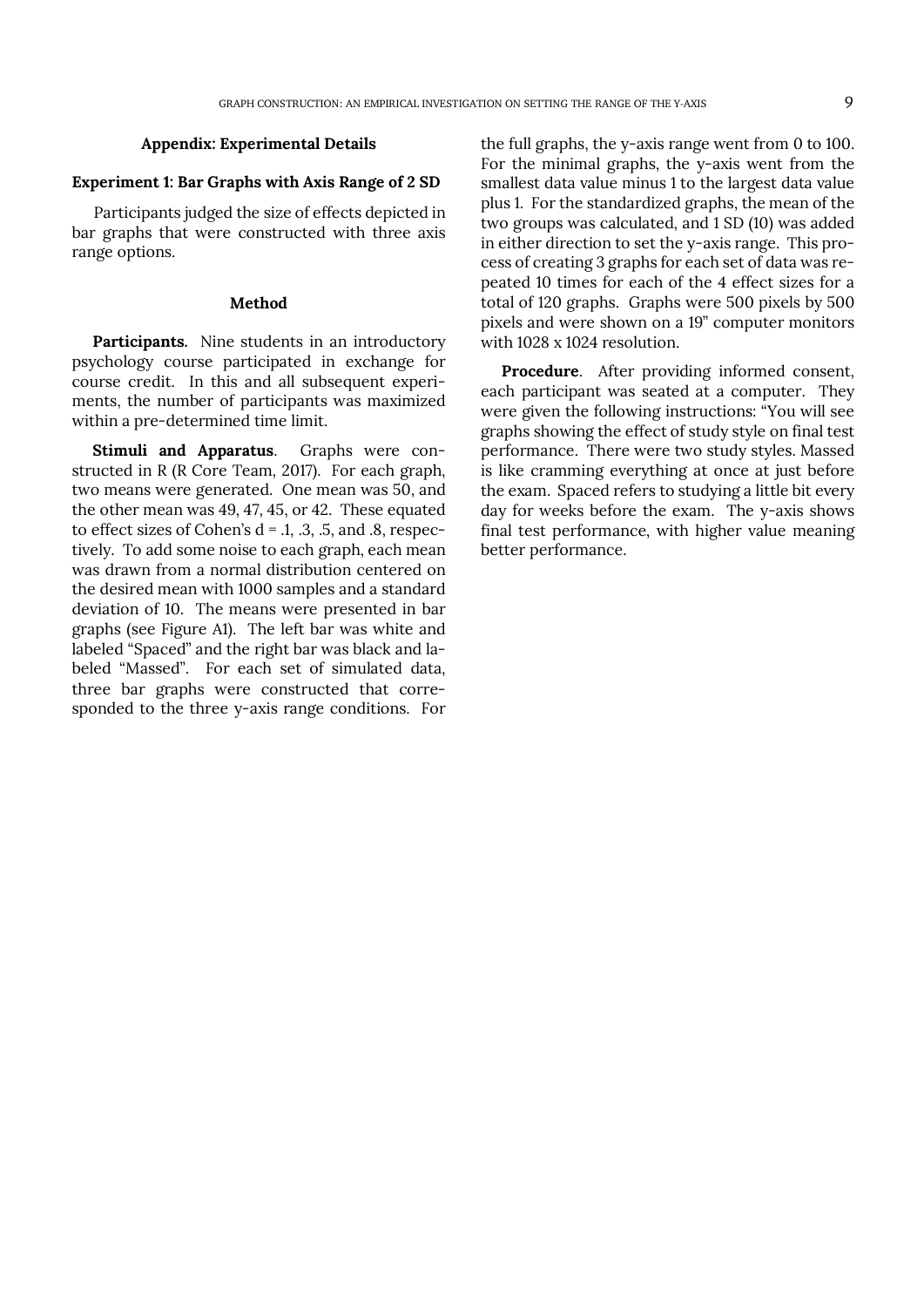

Hours Spent Studying

Hours Spent Studying

10 WITT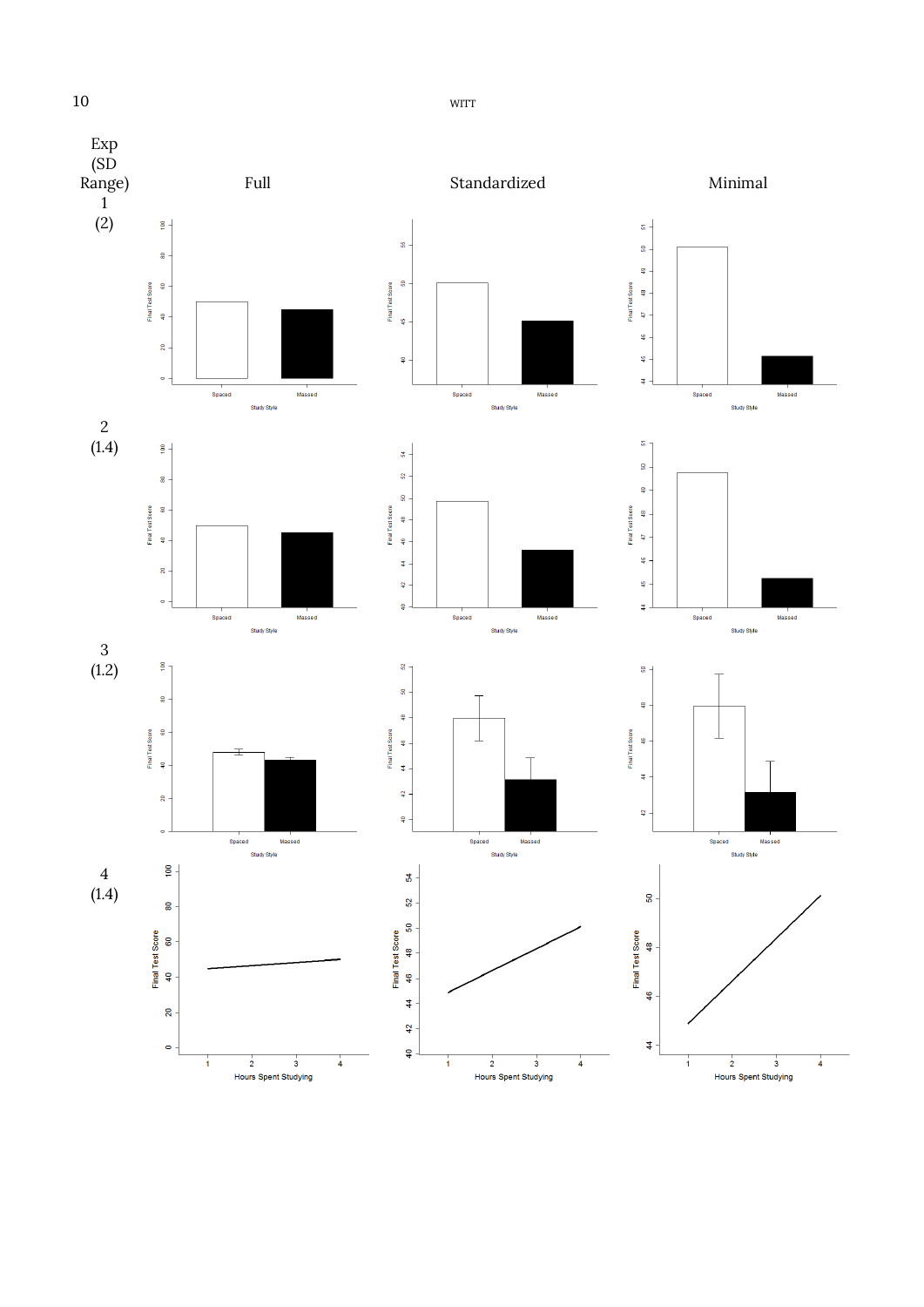

*Figure A1*. Sample stimuli for each of the 5 experiments. Each row corresponds to one experiment and shows a single set of a data plotted in the three different ways (full, standardized, and minimal). In all cases, the data show a medium effect (Cohen's  $d = 0.5$ ). The number in parentheses under the experiment number indicates the range of the standardized condition.

For each graph, indicate if study style had 1. No effect, 2. A small effect, 3. A medium effect, 4. A big effect on final performance. Ready? Press ENTER".

A trial began with a fixation cross at the center of the screen for 500ms. The graph was then shown. Above the graph, text reminded participants of the four response options. The graph remained until participants made a response, at which point, the graph disappeared and a blank screen was shown for 500ms. Each block of trails consisted of the presentation of each of the 120 graphs (3 graph types x 4 depicted effect sizes x 10 repetitions). Order was randomized within block, and participants completed 4 blocks for a total of 480 trials.

#### **Results and Discussion**

One participant only completed 431 trials, but their data were still included. The depicted effect size was recoded on a scale from 1 to 4 to be consistent with the scale of the response. The smallest effect size  $(d = .1)$  was coded as 1.5 to account for the idea that this effect is smaller than a small effect but bigger than no effect. In later experiments, these graphs were replaced with graphs for which there was no effect instead of  $d = 0.1$ .

For each participant for each of the 3 axis range conditions, the data were submitted to separate linear regressions with estimated effect size as the dependent factor and actual effect size (recoded on a scale from 1-4 then centered by subtracting 2.5) as the independent factor. The regressions produced two coefficients for each participant for each axis range condition. The slope indicates sensitivity to the size of the effect. A slope of 1 indicates perfect sensitivity. A slope less than 1 indicates attenuated sensitivity. The intercept indicates any bias to see effects as smaller or larger than their true size. One participant had slopes that were identified as outliers in the full and minimal conditions because they were greater than 1.5 times the interquartile range for each condition. This participant was excluded from the analysis (despite being the best performer in the group) because their data were not typical of the rest of the sample. Another participant had a slope less than 1.5 times the interquartile range in the full condition, and was also excluded for not being typical of the rest of the sample.

The coefficients were analyzed using pairedsamples t-tests to compare each graph condition to the others. Analyses were done in R (R Core Team, 2017). Bayes factors were calculated using the BayesFactor package in R with a medium prior (Morey, Rouder, & Jamil, 2014). A Bayes factor greater than 3 indicates moderate evidence, and a Bayes factor greater than 10 indicates substantial evidence for the alternative hypothesis over the null hypothesis. Conversely, a Bayes factor less than .33 and less than .10 indicates moderate and substantial evidence for the null hypothesis over the alternative hypothesis. Effect sizes were calculated using the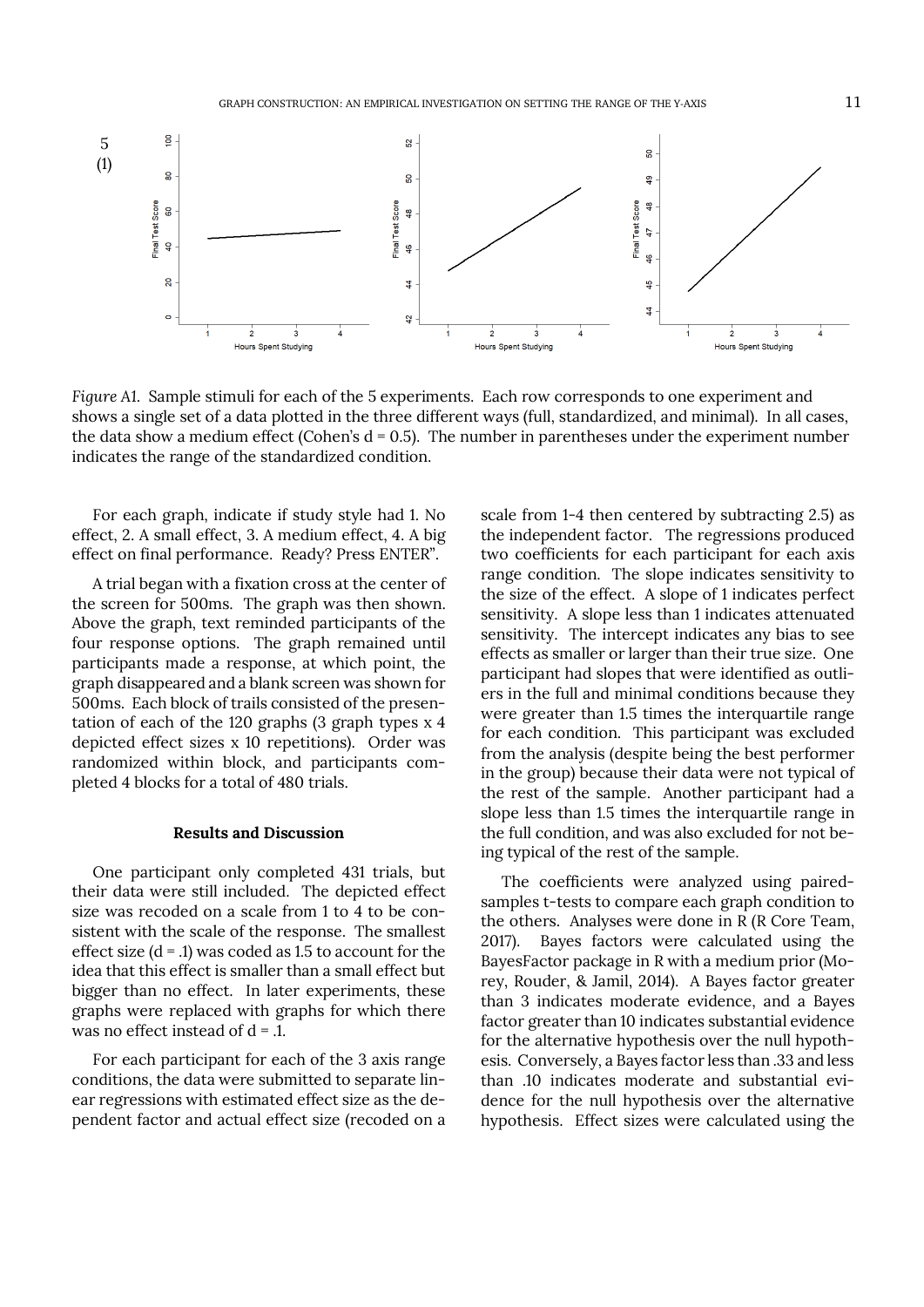recommendations of Lakens (2013), and 95% confidence intervals (CIs) on the effect size were calculated using the cohen.d.ci function in the PSYCH package (Revelle, 2018).



*Figure A2*. Mean response is plotted as a function of depicted effect size and graph type for Experiment 1. Error bars are 1 SEM calculated withinsubjects. Solid lines represent linear regressions for depicted effects  $d \geq 0.3$ . Dashed lines represent linear regressions for depicted effects less than *d* ≤ .3.

The standardized graphs produced significantly greater slopes than the full graphs,  $t(6) = 3.84$ ,  $p =$ .009, dz = 1.45, 95% CIs [.33, 2.51], Bayes factor = 7.54 (see Figure A2). With the standardized y-axis range, participants were more sensitive to the differences in actual effect size ( $M = .47$ , SD = .11) compared with graphs that showed the full range from 0 to 100 (M = .30, SD = .07). Sensitivity was also better for the standardized graphs than the minimal graphs,  $t(6)$  = 3.61, p = .011, dz = 1.37, 95% CIs [.28, 2.40], Bayes factor = 6.17. The minimal graphs  $(M = .28, SD = .04)$ produced sensitivity similar to the full graphs,  $p = .51$ ,  $dz = .26, 95\%$  CIs [-.50, 1.01], Bayes factor = 0.43.

These data show an advantage for the standardized graphs because participants were more sensitive to differences among magnitudes of the depicted effect sizes with the standardized graphs than with the full or minimal graphs. However, the standardized graphs led to performance that was far from perfect. The slope was .47, and perfect performance would have produced slopes of 1. Thus, even though the standardized graphs signify an improvement over the other two options, more work is still necessary to improve graph comprehension.

Another advantage for the standardized graphs can be seen with respect to bias. Bias scores were calculated as a percentage score of underestimation (negative values) and overestimation (positive values). They were calculated as the participant's coefficient for the intercept minus the true intercept (2.5) divided by the true intercept. There were significant differences between the bias scores across all conditions, ps < .003. The bias scores for the full graphs was negative ( $M = -27\%$ , SD = 10%) and significantly below 0,  $t(6) = -7.01$ ,  $p < .001$ ,  $dz = 2.64$ , 95% CIs [1.00, 4.27], Bayes factor = 82. The bias scores for the minimal graphs were positive  $(M = 36\%, SD =$ 19%) and significantly above 0,  $t(6) = 4.91$ , p = .003,  $dz = 1.86, 95\%$  CIs [.57, 3.10], Bayes factor = 19. In contrast, the bias scores for the standardized graphs were significantly less biased than in the other conditions (ps < .003), and were not significantly different from 0 (M = 1%, SD = 4%),  $t(6) = 0.47$ , p = .66, dz = .18, 95% CIs [-.58, .82], Bayes Factor = 0.39. With the full graphs, most effects looked like small effects. Indeed, 91% of the trials with the full graphs were labeled as showing no effect or a small effect. With the minimal graphs, 58% of the effects were labeled as big effects and 88% were labeled as medium or big. With the standardized graphs, small effects looked small and medium effects looked medium (see Figure A3). However, the big effects only looked medium. Thus, the experiment was replicated but with a smaller range in the standardized condition to determine if that would improve detection of big effects.

## **Experiment 2: Bar Graphs with Axis Range of 1.4 SD**

Standardized graphs, for which the y-axis range is a function of the standard deviation, produced better sensitivity and less bias in participants who judged the size of the depicted effect compared with graphs that showed the full range and graphs that showed only the minimal range necessary to see the data. However, sensitivity with the standardized graphs was still below perfect performance. In this experiment, the range of the standardized graphs was decreased from 2 SDs to 1.4 SDs.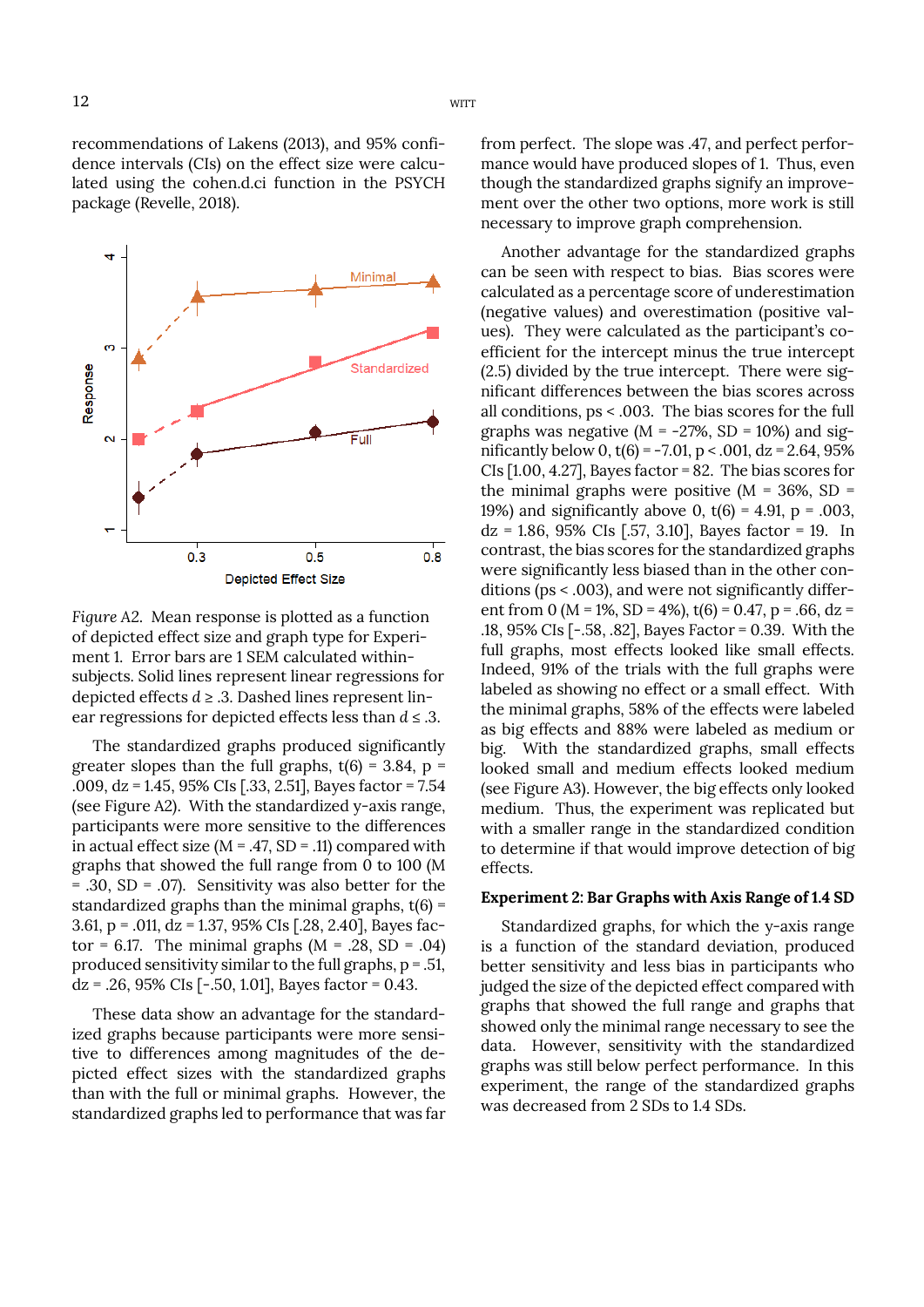## **Method**

Fourteen students in an introductory psychology course participated in exchange for course credit. Everything was the same in Experiment 1 except for the construction of the standardized graphs, for which the y-axis range went from the group mean minus 0.7 SD to the group mean plus 0.7 SD (see Figure A1). Thus, the standardized range was 1.4 SD (instead of 2 SD as in Experiment 1). In addition, the

simulated data were evaluated to ensure that the outcomes were similar to the intended outcomes. The effect size of the simulated data were compared to the intended effect size, and if they differed by more than 0.1, the data were resampled until the discrepancy was less than 0.1. Participants completed 4 blocks of 120 trials, and order was randomized within block.



*Figure A3*. Response is plotted as a function of depicted effect size for the three types of axis range conditions (full, minimal, and standardized) for Experiment 1. The bottom right panel shows the correct response. Response was entered as 1 (no effect), 2 (small effect), 3 (medium effect), and 4 (big effect). Each point corresponds to one participant's response on one trial. The data have been jittered along both axes to enable visibility.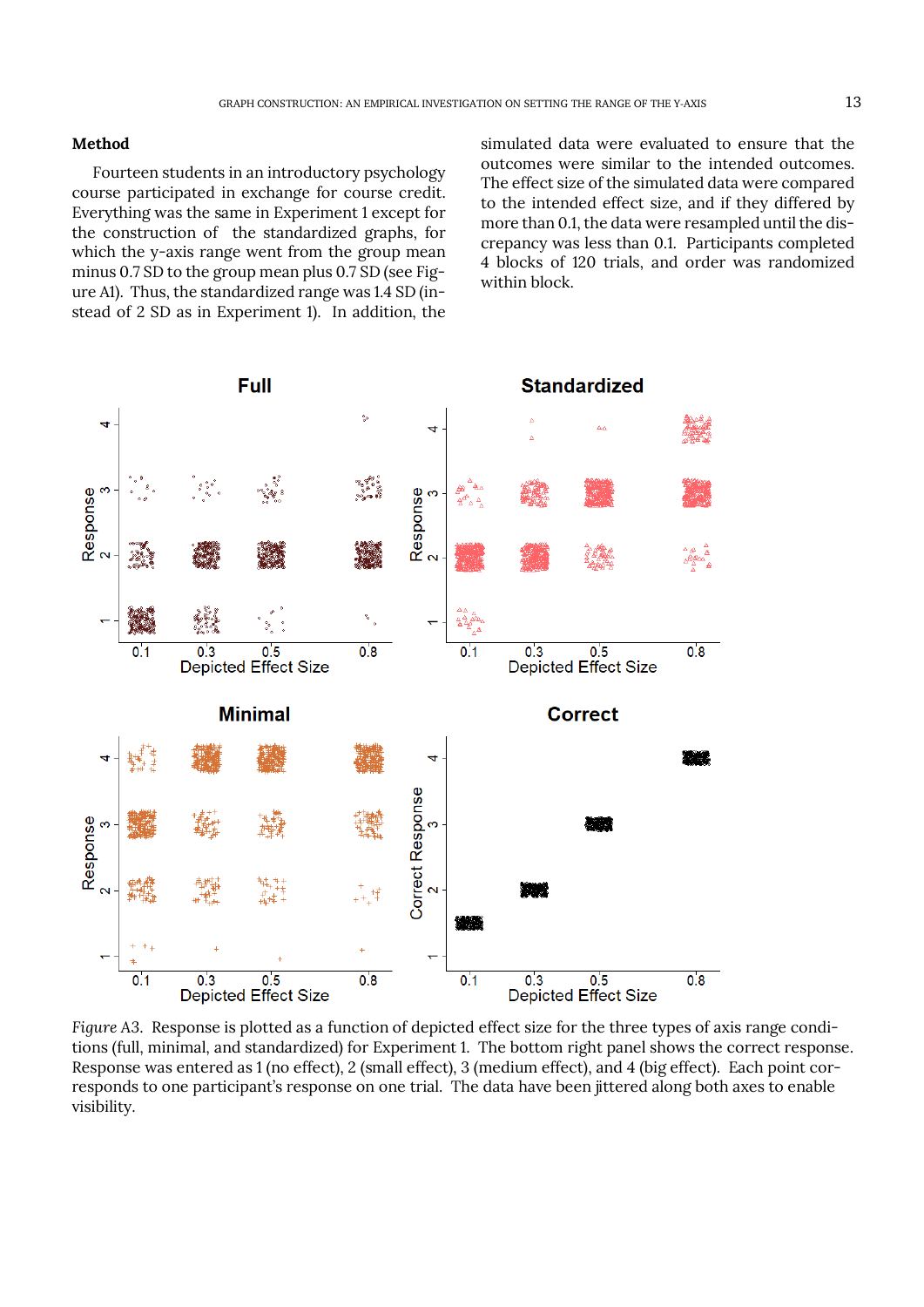#### **Results and Discussion**

The data were analyzed as before. Three participants had a slope that was deemed an outlier for being beyond at least 1.5 times the interquartile range for the full or minimal graphs.

The slope, which indicates sensitivity to the size of the effect in the graph, was greater for the standardized graphs ( $M = .54$ ,  $SD = .17$ ) than the full graphs  $(M = .31, SD = .08)$ ,  $t(10) = 3.46$ ,  $p = .006$ ,  $dz = 1.04$ ,  $95\%$ CIs [.28, 1.77], Bayes factor = 9.00 (see Figure A4). Sensitivity was also greater for the standardized graphs than the minimal graphs ( $M = .30$ ,  $SD = .06$ ),  $t(10) = 4.07$ ,  $p = .002$ ,  $dz = 1.23$ , 95% CIs [.42, 2.00], Bayes factor = 20. Replicating Experiment 1, the current data show that setting the range of the y-axis to be a function of the standard deviation, rather than the full range of options or the minimal range necessary to show the data, improved graph comprehension. Recall, participants were not asked to indicate how big the effect looked but rather how big the effect was. Full and minimal graphs both produced misleading impressions of the data that severely attenuated sensitivity to effect size. Simply setting the range of the y-axis in relation to the standard deviation improved readers' sensitivity to the data.



Figure A4. Mean response is plotted as a function of depicted effect size and graph type for Experiment 2. Error bars are 1 SEM calculated withinsubjects. Solid lines represent linear regressions for depicted effects  $d \geq 0.3$ . Dashed lines represent linear regressions for depicted effects less than *d* ≤ .3.

Bias was again found for the full and minimal graphs but not the standardized graphs. For the full graphs, the bias was to underestimate effect size by 28% (SD = 9%),  $t(10)$  = -10.51, p < .001, dz = 3.17, 95% CIs [1.67, 4.64], Bayes factor > 100. Indeed, of all the trials with the full graphs, the effect was labeled as small or no effect on 90% of responses. The bias was of a similar magnitude but in the opposite direction for the minimal graphs,  $t(10) = 4.91$ ,  $p < .001$ ,  $dz = 1.48$ , 95% CIs [.59, 2.33], Bayes factor = 61. With the minimal graphs, participants overestimated the size of the effects by 31% (SD = 21%). Over half of all effects with the minimal graphs were labeled big (53%), and 81% were labeled as medium or big. In contrast, the bias was much smaller ( $M = 6\%$ , SD = 9%) for the standardized graphs, and only marginally significantly different from 0,  $t(10) = 2.13$ ,  $p = .059$ ,  $dz = .64$ , 95% CIs [-.02, 1.28], Bayes factor = 1.50. The bias with the standardized graphs was far less than the biases observed with the full and minimal graphs, ps  $< 0.001$ .

The evidence thus far is clear: graphs with a yaxis range that is a function of the standard deviation produces better sensitivity and less bias in participants when they are tasked with judging the size of an effect, compared with graphs that present the full range and with graphs that present only the minimal range necessary to view all of the data.

## **Experiment 3: Bar Graphs with Error Bars**

The graphs in Experiments 1 and 2 did not contain error bars. As a result, the graphs did not contain enough information to know if an effect was null, small, medium, or big. This was a conscious decision given that introductory psychology students might not know how to interpret error bars. Yet, it is necessary to know if standardized graphs still produce an advantage even when there is enough information presented in the graphs to be able to accurately answer the question. In addition, the graphs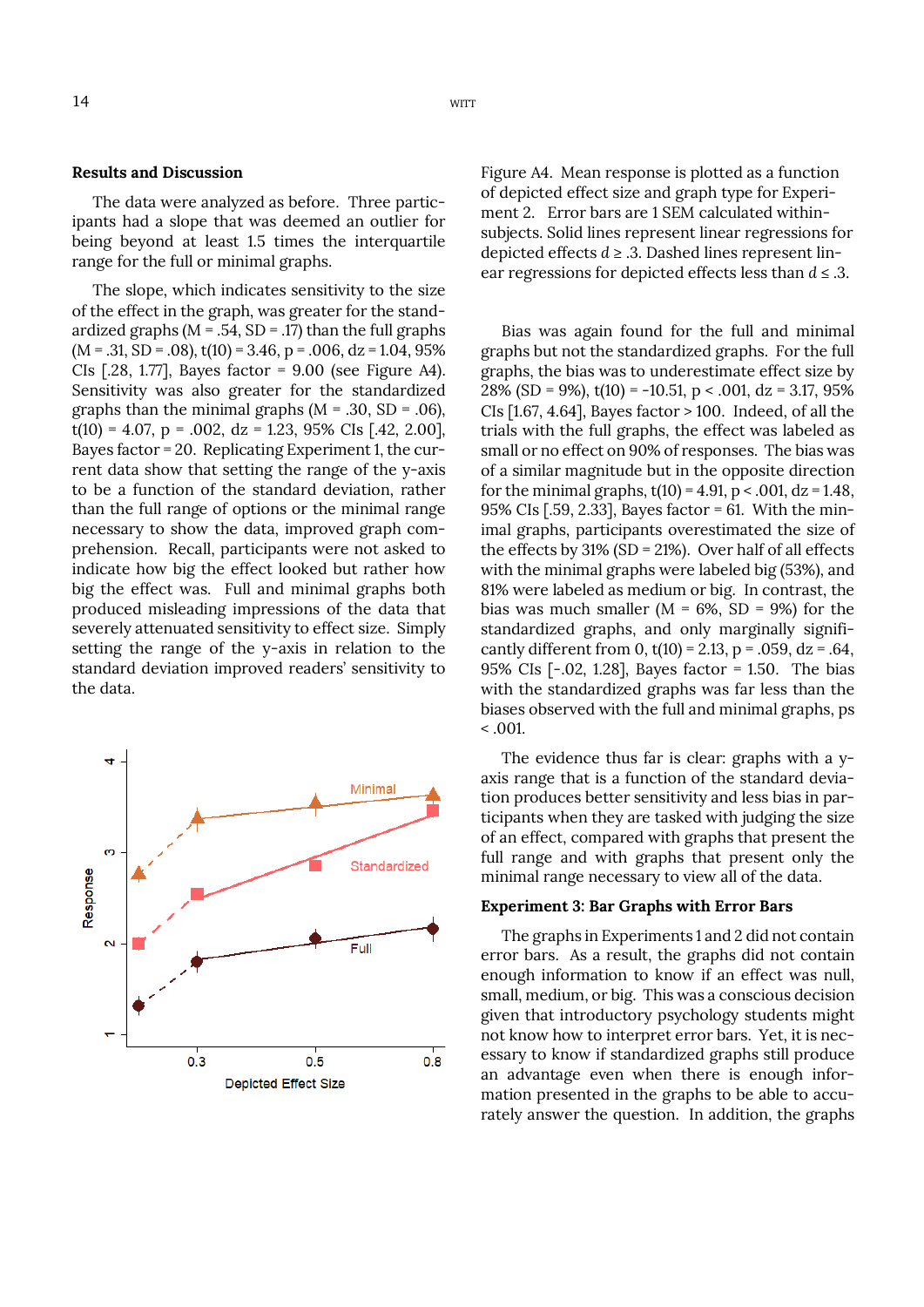with the smallest effects in Experiments 1 and 2 had the awkward feature of being bigger than no effect but smaller than a "small" effect, so it was unclear whether the correct answer should be 1 or 2. This ambiguity was eliminated in the current experiment.

## **Method**

Thirteen students in an introductory psychology course participated in exchange for course credit.

Graphs were constructed similarly as in Experiment 2 with the following exceptions. The four effect sizes that were modeled were Cohen's  $d = 0, .3,$ .5, and .8, which corresponds to no effect, a small effect, a medium effect, and a big effect, respectively. The data were simulated as coming from two independent groups of 100 participants. The mean used to model the data for the hypothetical group that used the spaced studying strategy was always 50 (as in 50% accuracy on a memory test). The mean used to model the data for the hypothetical group that used the massed studying strategy was 50 minus 0, 3, 5, or 8 depending on the effect size being modeled. Using these means and a SD of 10, data were sampled from a normal distribution and summarized for the graphs. Error bars were calculated as 95% confidence intervals. In addition to the instructions given in Experiments 1 and 2, participants were also told the following: "Important! An effect is statistically significant if p < .05. However, you can also assess statistical significance by looking at error bars. Error bars are lines that extend from the mean of each condition. The mean of each condition is shown by the top of the bar. If the error bar from one condition overlaps the mean from the other condition, the effect is NOT significant. If neither bar overlaps the mean of the other condition, then the effect is significant. The farther apart the error bars, the bigger the effect." Note that this rule of thumb is overly simplified. There can be cases for which the error bars overlap but the effect is statistically significant at the p < .05 level (Cumming & Finch, 2005), but this level of nuance was not presented to the participants.

For each set of simulated data, 3 graphs were constructed. For the full graphs, the y-axis range went from 0 to 100. For the standardized graphs, the y-axis range went from the grand mean minus 0.6 SD to the grand mean plus 0.6 SD. For the minimal graphs, the bottom of the y-axis range was the smallest combination of the mean minus the lower confidence interval minus 0.1, and the top of the range was the biggest combination of the mean plus the upper confidence interval plus 0.1. Participants completed 4 blocks of 120 randomized trials.

## **Results and Discussion**

The data were analyzed as before. One participant had a negative slope for the standardized graphs, and another participant had a high slope for the full graphs. Both were 1.5 times beyond the interquartile range and excluded from analyses.



Figure A5. Mean response is plotted as a function of depicted effect size and graph type for Experiment 3. Error bars are 1 SEM calculated within-subjects. Solid lines represent linear regressions for depicted effects  $d \geq 0.3$ . Dashed lines represent linear regressions for depicted effects less than  $d \leq .3$ .

The slopes were steeper, showing better sensitivity, for the standardized graphs  $(M = .62, SD = .19)$ compared with the full graphs  $(M = .24, SD = .09)$  and the minimal graphs  $(M = .55, SD = .20)$ . The difference in slopes between the standardized and full graphs was significant,  $t(10) = 7.76$ ,  $p < .001$ ,  $dz = 2.34$ , 95% CIs [1.16, 3.50], Bayes factor > 100. The difference in slopes between the standardized versus minimal graphs was also significant,  $t(10) = 3.09$ ,  $p =$ .011, dz = .93, 95% CIs [.20, 1.63], Bayes factor = 5.46. Even though all the information was the same across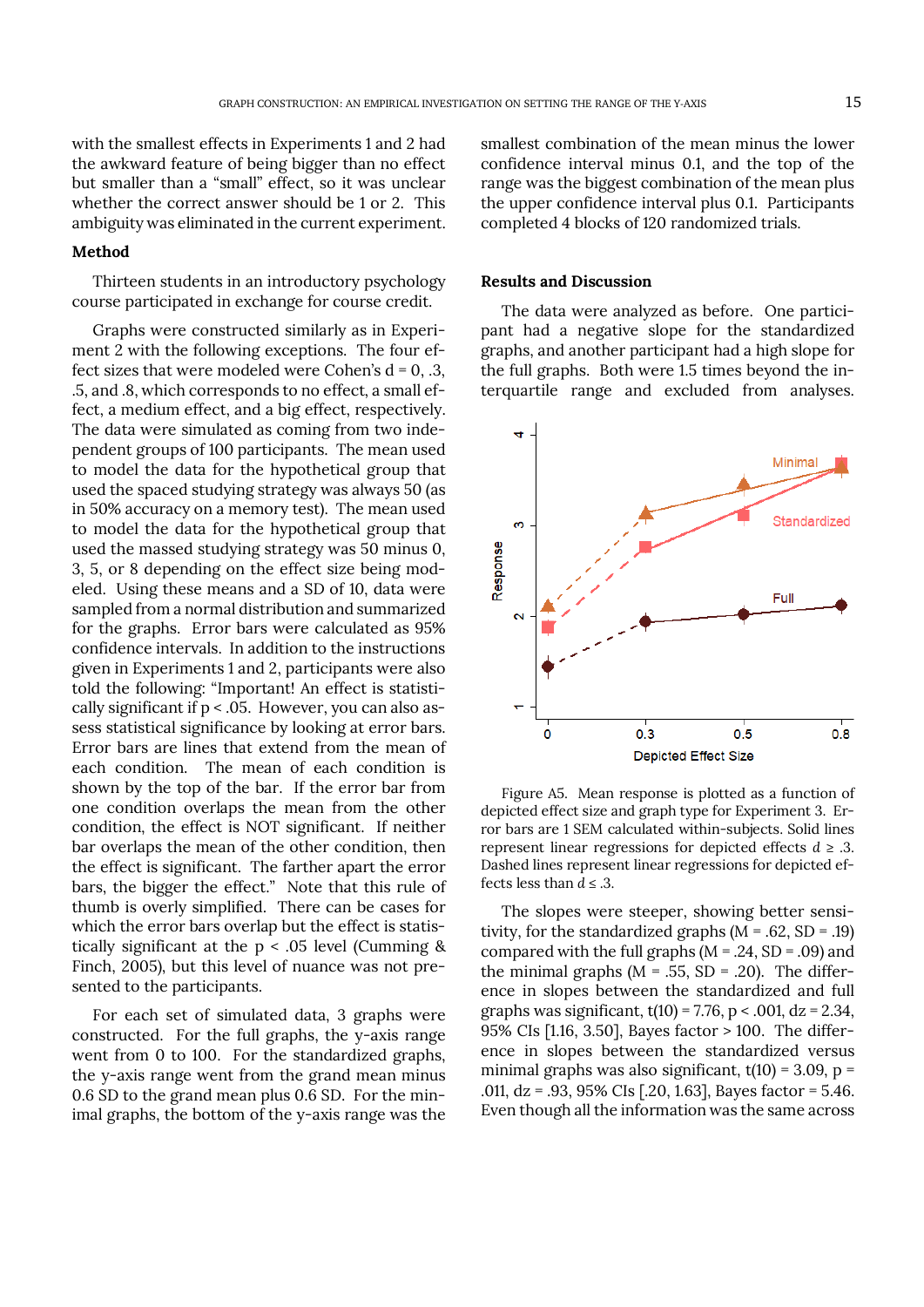the three graph conditions and even though this information was sufficient for determining the size of each effect, participants were better able to determine effect size when the range of the y-axis was a function of the standard deviation (see Figure A5).

The impression given by Figure A3 indicates that sensitivity was just as good if not better for the minimal graphs than the standardized graphs when comparing no effect to a small effect (ds = 0 and .3), but sensitivity was better (steeper) for the standardized graphs when comparing across small, medium, and big effects (ds =  $.3, .5,$  and  $.8$ ). This impression prompted an unplanned analysis. Linear regressions were again conducted for each participant for each graph condition. However, in one set of regressions, only effect sizes 0 and .3 were included. In another set of regressions, only effect sizes .3, .5, and .8 were included. Two additional participants were identified as outliers because the slopes for all three graphs in the latter analysis were 1.5 times beyond the interquartile range, and were excluded from the remaining analyses.

With respect to determining whether or not an effect is present (by comparing slopes for graphs depicting ds = 0 and .3), all three graph types led to similar performance (Standardized: M = .89, SD = .40; Full:  $M = .49$ ,  $SD = .22$ ; Minimal:  $M = 1.02$ ,  $SD = .45$ ). With all three types of graphs, participants were sensitive to whether or not there was an effect, as shown by coefficients for each graph type that were positive and significantly greater than 0, ps < .001. The standardized graph produced some benefit over the full graphs,  $t(8) = 2.82$ ,  $p = .022$ ,  $dz = .85$ , 95% CIs [.14, 1.53], Bayes factor = 3.76. The standardized graph was no better, and marginally worse, than the minimal graphs,  $t(8) = -1.82$ ,  $p = .11$ ,  $dz = .55$ , 95% CIs  $[-.10,1.17]$ , Bayes factor = 1.03. It should be noted that a bias to see all effects as being bigger (as found with minimal graphs) would lead to a steeper slope when comparing just the graphs that depict a null effect and a small effect. Thus, it cannot be known whether sensitivity is better with the minimal graphs or if the bias caused by the minimal graphs leads to greater estimates of sensitivity.

With respect to determining the magnitude of an effect that is present (by comparing slopes for graphs depicting  $ds = .3, .5,$  and  $.8$ ), the standardized graphs produced better sensitivity than the full or minimal graphs (Standardized: M = .46, SD = .11; Full:  $M = .09$ , SD = .06; Minimal:  $M = .25$ , SD = .13), ps  $\leq$ .001. The comparison between the standardized graphs to the full graphs resulted in a Bayes factor greater than 100,  $dz = 2.81$ , 95% CIs [1.45, 4.14]. The comparison between the standardize graphs to the minimal graphs resulted in a Bayes factor of 65, dz = 1.50, 95% CIs [.60, 2.35]. In each of the three graph types, participants showed some level of sensitivity to the magnitude of the effect, as shown by the coefficients being significantly greater than 0, ps < .003.

In addition to better sensitivity with the standardized graphs, the standardized graphs also produced less bias compared with the other graphs, ps <= .001. For the full graphs, there was a 28% bias (SD = 12%) to underestimate effect size, which was significantly different from 0,  $t(10) = -7.82$ , p < .001, dz = 2.36, 95% CIs [1.17, 3.52], Bayes factor > 100. For the minimal graphs, there was a  $14\%$  bias (SD =  $24\%$ ) to overestimate the size of the effect, which was marginally significantly from 0,  $t(10) = 2.03$ ,  $p = .069$ ,  $dz = .61, 95\%$  CIs [ $-.05, 1.25$ ], Bayes factor  $= 1.33$ . For the standardized effects, the bias was 7% (SD = 19%) and was not significantly different from  $0$ ,  $t(10)$  = 1.29, p = .227, dz = .39, 95% CIs [-.23, .99], Bayes factor  $= .58$ .

In summary, even with error bars, graphs with the y-axis range set as a function of the standard deviation produced better sensitivity and less bias compared with graphs that showed the full range and graphs that showed only the minimal range necessary to see the data.

# **Experiment 4: Line Graphs with Axis Range of 1.4 SD**

The current experiment used line graphs as stimuli instead of bar graphs to see if the previous recommendations generalized to a different kind of graph.

## **Method**

Twenty students in an introductory psychology course participated in exchange for course credit. Stimuli were graphs that were constructed by simulating data from two groups, and connecting their means with a line to create an impression of data across four groups. The four effect sizes that were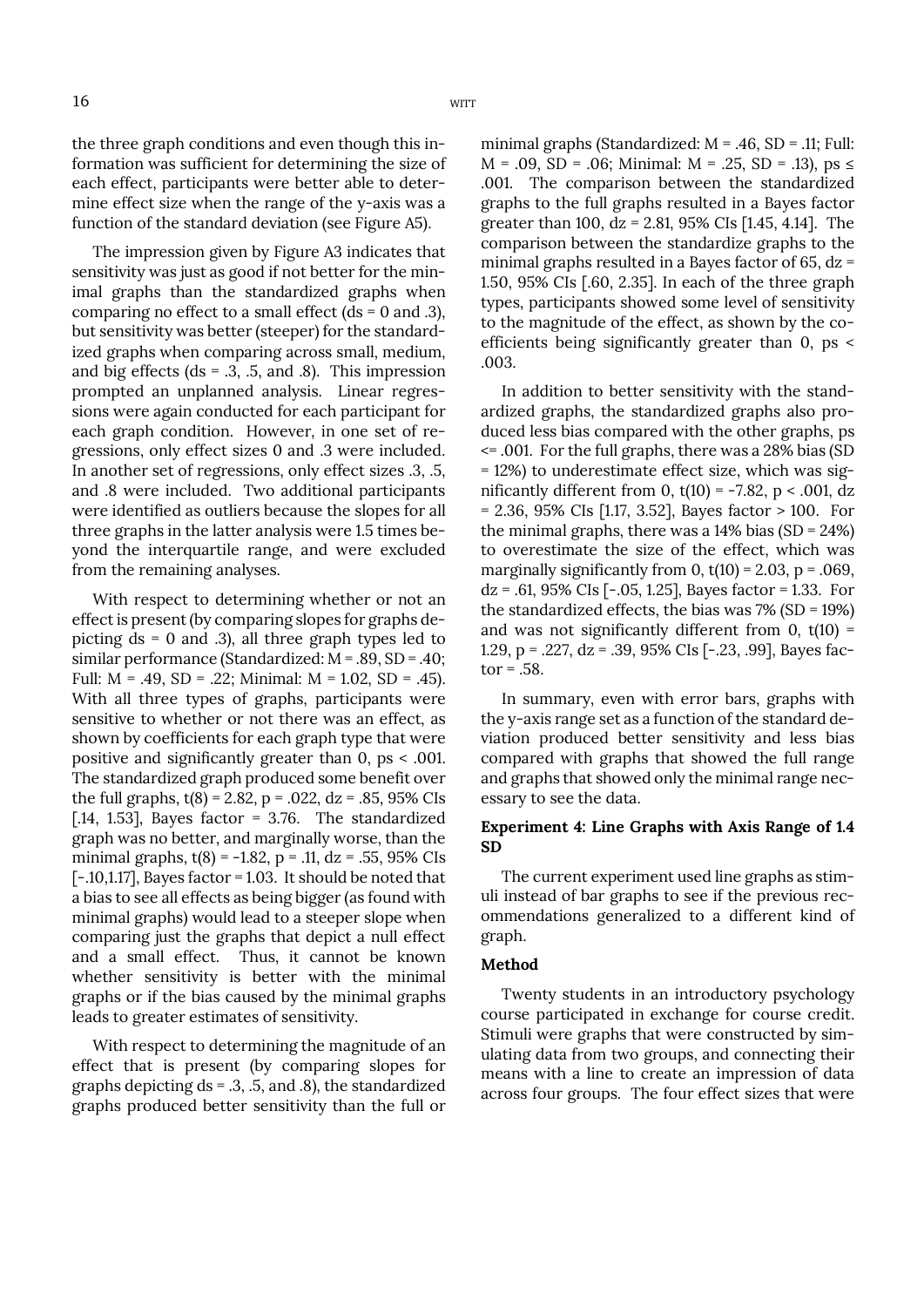modeled were Cohen's  $d = 0, .3, .5,$  and  $.8$ , which corresponds to no effect, a small effect, a medium effect, and a big effect, respectively. The y-axis range was full (0-100), minimal (smallest value minus 1 to largest value plus 1), or standardized (group mean minus 0.7 SD to the group mean plus 0.7 SD). Everything else was the same as in the previous experiments, except the x-axis was labeled as hours spent studying on a range from 1-4.

# **Results and Discussion**

The data are shown in Figure A6. The data were analyzed as before with three separate linear regressions for each participant for each graph type for each combination of all effect sizes,  $\overline{d} = 0$  and .3 only, and  $d = .3 - .8$  only. One participant had slopes greater than 1.5 times the interquartile range for the full and minimal graphs, and 3 participants had slopes less than 1.5 times the interquartile range for the minimal graphs. All 4 were excluded.

For regressions on all effect sizes depicted in the graphs, the standardized graphs lead to greater slopes than the full graphs,  $t(15) = 7.16$ ,  $p < .001$ ,  $dz =$ 1.79, 95% CIs [.98, 2.59], Bayes factor > 100 (see Table A1). The standardized graphs did not lead to significantly different slopes than the minimal graphs when calculated across the entire range,  $t(15) = 0.18$ , p = .86, dz = .05, 95% CIs [-.45, .53], Bayes factor = .26. However, this is because the minimal graphs produced superior performance with respect to determining whether there was an effect or not but inferior performance when an effect was present and the magnitude had to be determined. For regressions comparing  $d = 0$  to  $d = .3$ , the slopes for the minimal graphs were higher than for the standardized graphs,  $t(15) = -4.70$ ,  $p < .001$ ,  $dz = 1.17$ , 95% CIs [.52, 1.81], Bayes factor  $> 100$ . Again, recall that the bias generated by the minimal graphs to see effects as bigger would produce greater sensitivity scores even if participants were not necessarily more sensitive to the effect. Indeed, the slope coefficient is 1.29, which is greater than perfect accuracy of 1, which implies some bias. For regressions comparing ds > 0, the slopes for the standardized graphs were higher than for the minimal graphs,  $t(15) = 3.05$ ,  $p =$ .008, dz = .76, 95% CIs [.19, 1.31], Bayes factor = 6.46. This suggests that the standardized graphs still produced better outcomes than the full or minimal graphs.



Figure A6. Mean response is plotted as a function of depicted effect size and graph type for Experiment 4. Error bars are 1 SEM calculated withinsubjects. Solid lines represent linear regressions for depicted effects  $d \ge 0.3$ . Dashed lines represent linear regressions for depicted effects less than *d* ≤ .3.

Table A1.

*Mean (and SD) coefficients for the slopes for each graph type for each analysis from Experiment 4.* 

| Graph Type All data    |           | $ds = .3 - .8$ | $ds = 0 - .3$ |
|------------------------|-----------|----------------|---------------|
| Full                   | .30(0.08) | .15(.08)       | .61(.22)      |
| Standardized .61 (.15) |           | .52(.18)       | .86(.32)      |
| Minimal                | .61(0.06) | .31(.25)       | 1.29(.56)     |

Note. The slopes indicate the linear relationship between the size of the effect depicted and the estimate of the effect size, both of which were coded on a scale from 1-4.

Regarding bias, similar results were found as in previous experiments. The bias was -26% (SD = 11%) with the full graphs, indicating a bias to underestimate the effects,  $t(15) = -9.52$ ,  $p < .001$ ,  $dz = 2.38$ , 95% CIs [1.39, 3.34], Bayes factor > 100. The bias was 19%  $(SD = 17%)$  with the minimal graphs, indicating a bias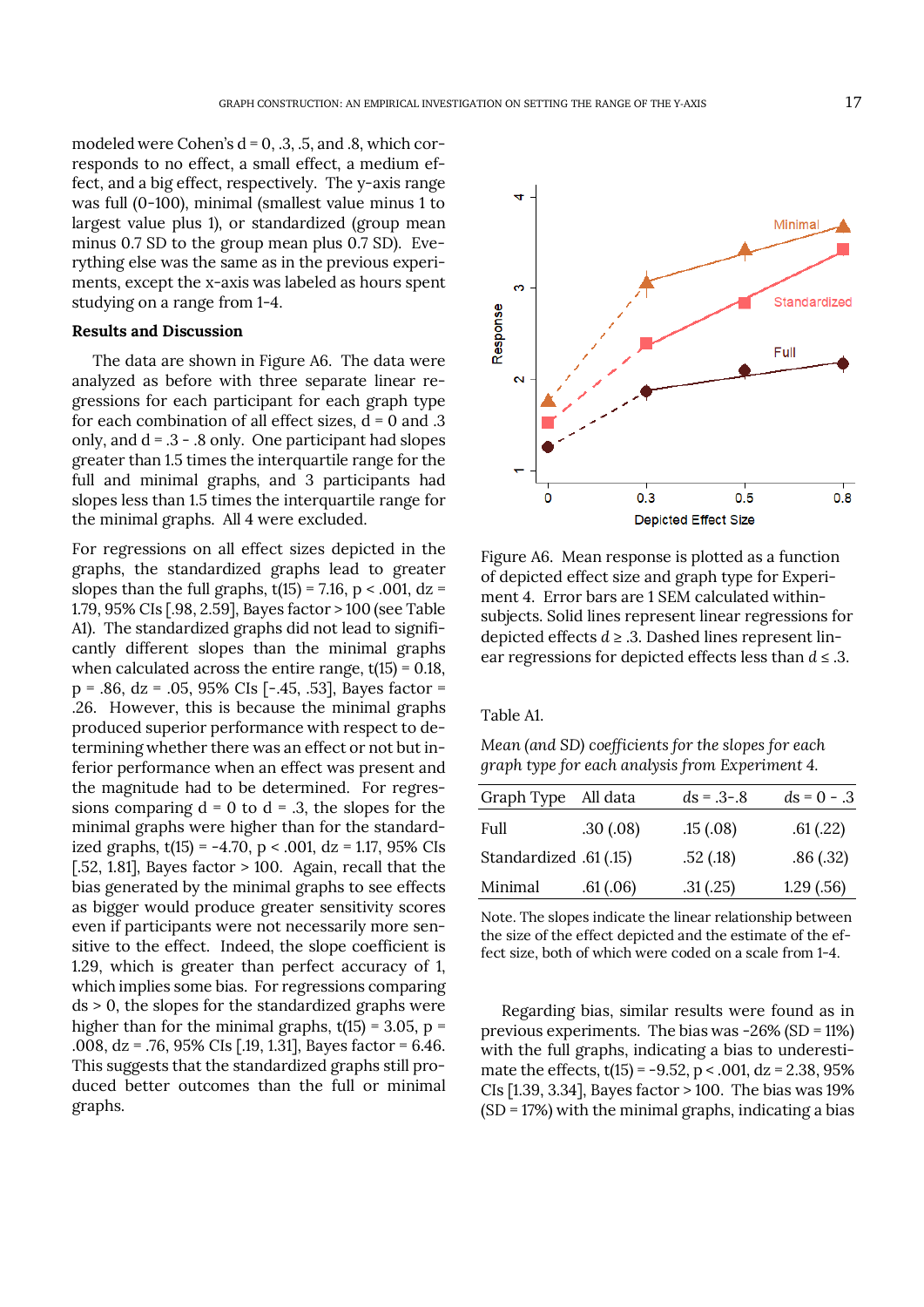to overestimate the size of the effects,  $t(15) = 4.36$ , p  $\alpha$  < .001, dz = 1.09, 95% CIs [.46, 1.70], Bayes factor = 64. With the standardized graphs, the bias was 2% (SD = 10%), which was not significantly different from 0,  $t(14) = 0.73$ , p = .48, dz = .18, 95% CIs [-.31, .67], Bayes factor = .32. With the line graphs, as with the bar graphs, the standardized axis range produced better sensitivity and less bias than the full axis range or the minimal axis range.

## **Experiment 5: Line Graphs with Axis Range of 1 SD**

The current experiment replicated Experiment 4 using a smaller axis range for the standardized graphs.

#### **Method**

Fifteen students in an introductory psychology course participated in exchange for course credit. The stimuli were the same as in Experiment 4 except that for the standardized graphs, the range was the group mean  $\pm$  0.5 SD.

#### **Results and Discussion**

The data were analyzed as before with three separate linear regressions for each participant for each graph type for each combination of all effect sizes, d  $= 0$  and .3 only, and  $d = .3 - .8$  only. One participant had a slope that was less than 1.5 times the interquartile range for the minimal graphs, and one had a slope greater than 1.5 times the interquartile range for the full graphs. Both were excluded. The mean slope coefficients for the remaining participants are shown in Table A2 and the data are shown in Figure A7.

Table A2.

*Mean (and SD) coefficients for the slopes for each graph type for each analysis from Experiment 5.*

| Graph Type All data    |          | $ds = .3 - .8$ | $ds = 0 - .3$ |
|------------------------|----------|----------------|---------------|
| Full                   | .32(.12) | .20(.13)       | .58(.22)      |
| Standardized .55 (.20) |          | .48(.17)       | .76(0.49)     |
| Minimal                | .53(.16) | .36(.25)       | .96(0.52)     |



Figure A7. Mean response is plotted as a function of depicted effect size and graph type for Experiment 5. Error bars are 1 SEM calculated withinsubjects. Solid lines represent linear regressions for depicted effects  $d \geq 0.3$ . Dashed lines represent linear regressions for depicted effects less than *d* ≤ .3.

The patterns match those found in Experiment 4. Participants were more sensitive to the size of the effect for the standardized graphs than for the full graphs when all trials were included,  $t(13) = 4.41$ ,  $p <$ .001, dz = 1.22, 95% CIs [.48, 1.94], Bayes factor = 46, and when trials for which the effect size depicted was greater than 0,  $t(13) = 6.69$ ,  $p < .001$ ,  $dz = 1.86$ , 95% CIs [.93, 2.76], Bayes factor > 100, but not when only trials for which the effect size depicted was null or small,  $t(13) = 1.41$ ,  $p = .19$ ,  $dz = .39$ , 95% CIs [-.18, .95], Bayes factor = .62. Participants were more sensitive to the size of the effect for the standardized graphs than for the minimal graphs but only when the depicted effect in the graph was greater than 0, t(13) = 2.59, p = .023, dz = .72, 95% CIs  $[.09, 1.32]$ , Bayes factor = 2.88. There was no difference in sensitivity across all effect sizes,  $p = .65$ , Bayes factor = .31, and the minimal graphs produced better sensitivity when only data from graphs depicting a null or small effect were included,  $t(13) = -3.11$ ,  $p = .009$ , dz = .86, 95% CIs [.21, 1.49], Bayes factor = 6.27. As before, the bias created by the minimal graphs could account for this apparent increase in sensitivity.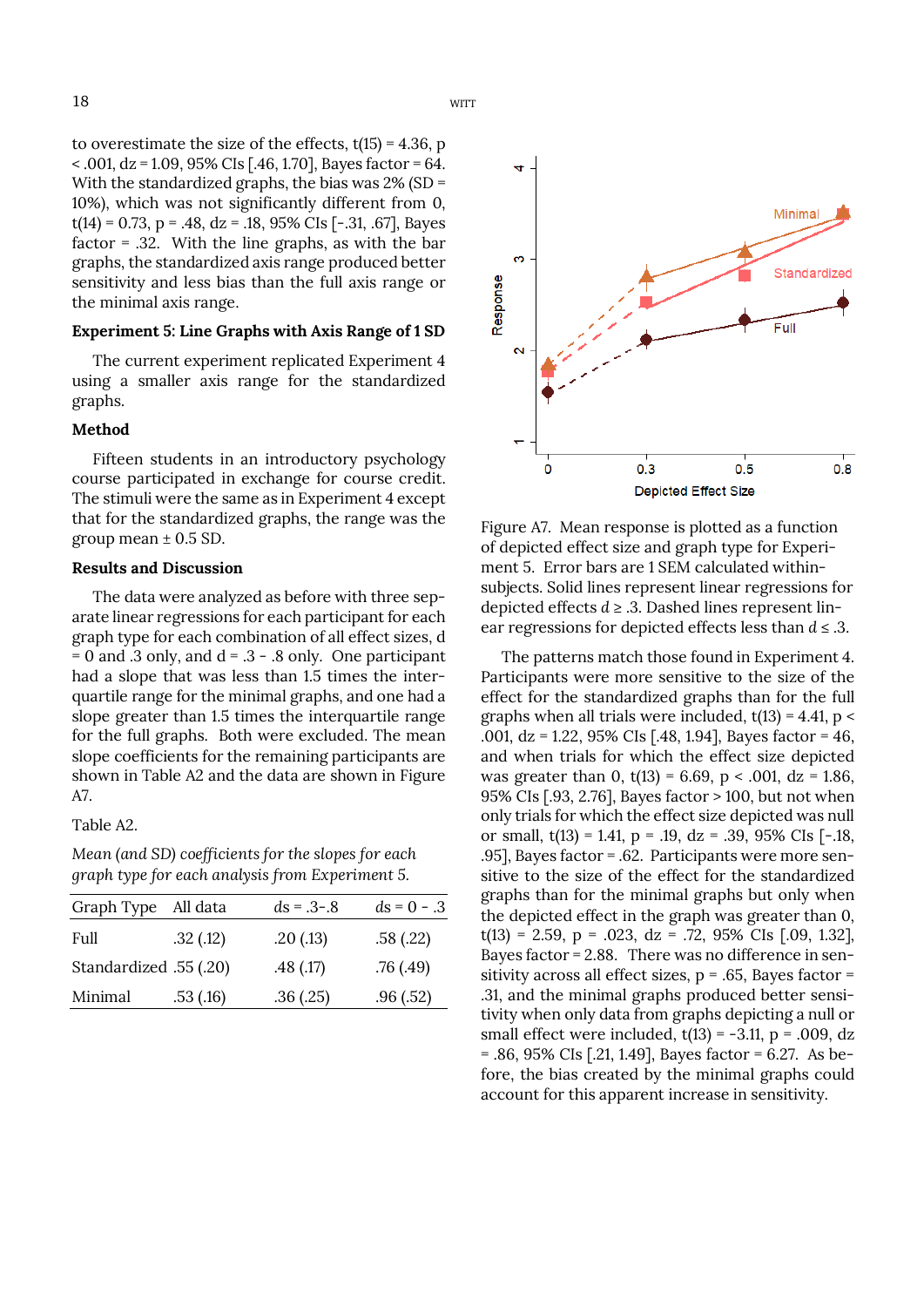Regarding the bias, the full graphs produced a bias of -15% (SD = 17%), indicating a bias to underestimate effect size,  $t(12) = -3.07$ ,  $p = .010$ ,  $dz = .85$ , 95% CIs  $[.20, 1.48]$ , Bayes factor = 5.90. The minimal graphs produced a bias of  $12\%$ ,  $(SD = 20\%)$ , which was marginally above 0,  $t(12) = 2.21$ ,  $p = .047$ ,  $dz = .61$ , 95% CIs [.01, 1.20], Bayes factor = 1.69. The standardized graphs led to a small bias of 6% (SD = 14%), that was marginally close to 0,  $t(12) = 1.63$ , p = 1.13, dz = .45, 95% CIs [-.13, 1.01], Bayes factor = .80.

# **Across Experiment Comparisons**

Sample size was not selected to achieve sufficient power to do analyses across experiments. To facilitate preliminary exploration of the data, the coefficients are reported in Tables S3, S4, and S5, and are plotted in Figure A8 and Figures 2 and 3 in the main Table A3.

text. It may be interesting to note that sensitivity of the size of the effect was not notably better with error bars than without error bars even though error bars are necessary to understand effect size. Although this may not be surprising given the participants being introductory psychology student, the pattern is consistent with previous findings that many researchers do not know how to interpret error bars (Belia, Fidler, Williams, & Cumming, 2005). In addition, the lack of noticeable differences in sensitivity between the experiments suggests that the use of a y-axis range that is approximately 1.5 SDs could help better report the results in cases for which researchers neglect to include error bars.

|  |  | Mean slopes (and standard deviations) from regressions on all trials for each of the 5 experiments. |
|--|--|-----------------------------------------------------------------------------------------------------|
|  |  |                                                                                                     |

| Graph Type                  | Exp 1    | Exp 2    | Exp 3    | Exp <sub>4</sub> | Exp 5    |
|-----------------------------|----------|----------|----------|------------------|----------|
| Full                        | .28(.10) | .31(.08) | .21(.08) | .30(.08)         | .32(.13) |
| (13) Standardized .46 (.13) |          | .54(.17) | .58(.17) | .61(.15)         | .55(.20) |
| Minimal                     | .27(.03) | .30(.06) | .49(.15) | .61(.06)         | .53(.16) |

Note. A slope of 1 indicates perfect performance and a slope of 0 indicates chance performance.

## Table A4.

*Mean slopes (and standard deviations) from regressions on trials for which Cohen's d > 0.1 for each of the 5 experiments.* 

| Graph Type            | Exp 1     | Exp 2    | Exp 3    | Exp 4    | Exp 5    |
|-----------------------|-----------|----------|----------|----------|----------|
| Full                  | .17(.10)  | .18(.10) | .09(.06) | .15(.08) | .20(.13) |
| (16) Standardized .42 |           | .46(.16) | .46(.11) | .52(.18) | .48(.17) |
| Minimal               | .07 (.09) | .13(.14) | .25(.13) | .31(.25) | .36(.25) |

Note. A slope of 1 indicates perfect performance and a slope of 0 indicates chance performance.